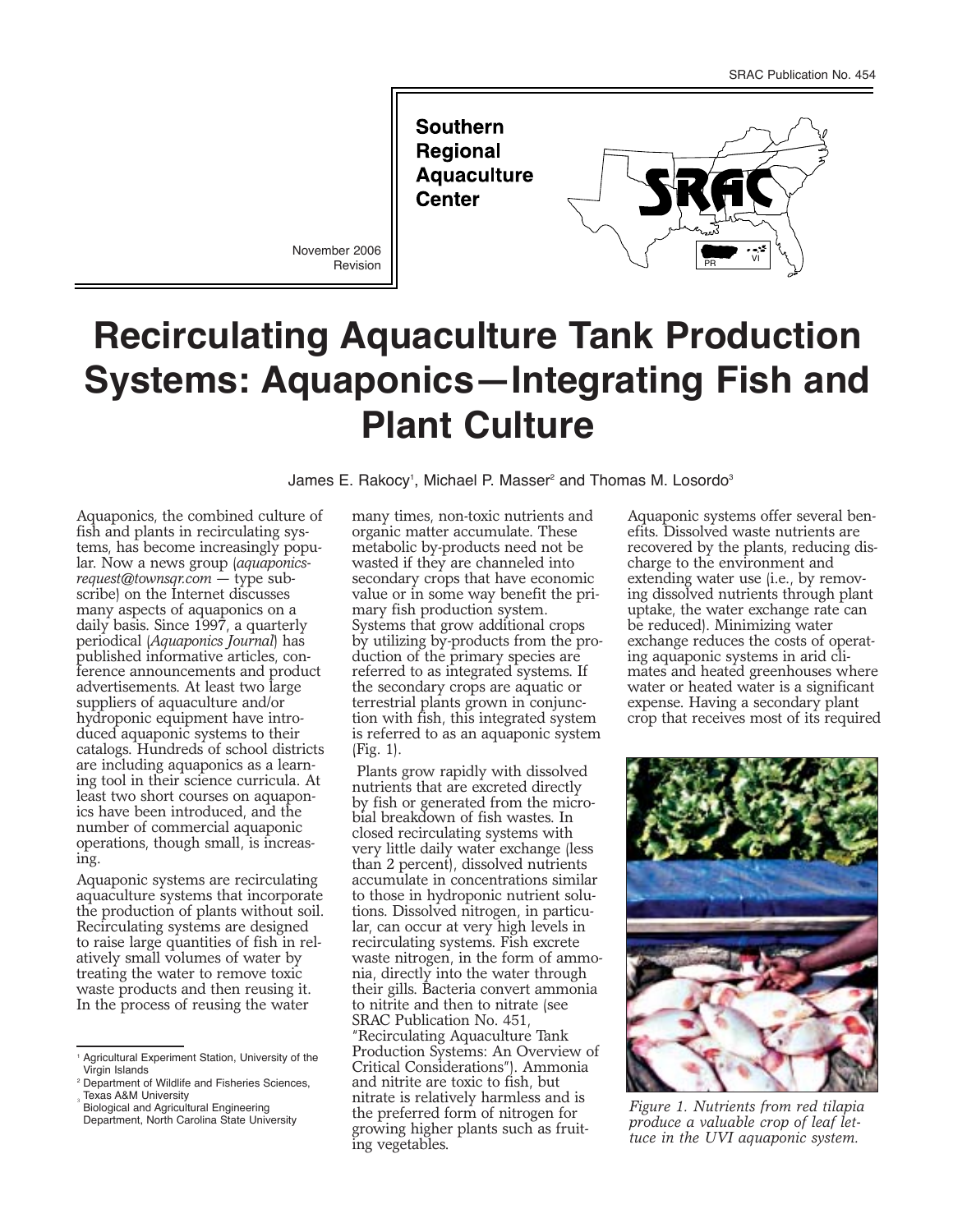nutrients at no cost improves a system's profit potential. The daily application of fish feed provides a steady supply of nutrients to plants and thereby eliminates the need to discharge and replace depleted nutrient solutions or adjust nutrient solutions as in hydroponics. The plants remove nutrients from the culture water and eliminate the need for separate and expensive biofilters. Aquaponic systems require substantially less water quality monitoring than separate hydroponic or recirculating aquaculture systems. Savings are also realized by sharing operational and infrastructural costs such as pumps, reservoirs, heaters and alarm systems. In addition, the intensive, integrated production of fish and plants requires less land than ponds and gardens. Aquaponic systems do require a large capital investment, moderate energy inputs and skilled management. Niche markets may be required for profitability.

# **System design**

The design of aquaponic systems closely mirrors that of recirculating systems in general, with the addition of a hydroponic component and the possible elimination of a separate biofilter and devices (foam fractionators) for removing fine and dissolved solids. Fine solids and dissolved organic matter generally do not reach levels that require foam fractionation if aquaponic systems have the recommended design ratio. The essential elements of an aquaponic system are the fish-rearing tank, a settleable and suspended solids removal component, a biofilter, a hydroponic component, and a sump (Fig. 2).

Effluent from the fish-rearing tank is treated first to reduce organic matter in the form of settleable and suspended solids. Next, the culture water is treated to remove ammonia and nitrate in a biofilter. Then, water flows through the hydroponic unit where some dissolved nutrients are taken up by plants and additional ammonia and nitrite are removed by bacteria growing on the sides of the tank and the underside of the polystyrene sheets (i.e., fixed-film nitrification). Finally, water collects in a reservoir (sump) and is returned to the rearing tank. The location of the sump may vary. If elevated hydroponic troughs are used, the sump



*Figure 2. Optimum arrangement of aquaponic system components (not to scale).*

can be located after the biofilter and water would be pumped up to the troughs and returned by gravity to the fish-rearing tank.

The system can be configured so that a portion of the flow is diverted to a particular treatment unit. For example, a small side-stream flow may go to a hydroponic component after solids are removed, while most of the water passes through a biofilter and returns to the rearing tank.

The biofilter and hydroponic components can be combined by using plant support media such as gravel or sand that also functions as biofilter media. Raft hydroponics, which consists of floating sheets of polystyrene and net pots for plant support, can also provide sufficient biofiltration if the plant production area is large enough. Combining biofiltration with hydroponics is a desirable goal because eliminating the expense of a separate biofilter is one of the main advantages of aquaponics. An alternative design combines solids removal, biofiltration and hydroponics in one unit. The hydroponic support media (pea gravel or coarse sand) captures solids and provides surface area for fixedfilm nitrification, although with this design it is important not to overload the unit with suspended solids.

As an example, Figures 3 and 4 show the commercial-scale aquaponic system that has been developed at the University of the Virgin Islands (UVI). It employs raft hydroponics.

## **Fish production**

Tilapia is the fish species most commonly cultured in aquaponic systems. Although some aquaponic systems have used channel catfish, largemouth bass, crappies, rainbow trout, pacu, common carp, koi carp,

goldfish, Asian sea bass (barramundi) and Murray cod, most commercial systems are used to raise tilapia. Most freshwater species, which can tolerate crowding, will do well in aquaponic systems (including ornamental fish). One species reported to perform poorly is hybrid striped bass. They cannot tolerate high levels of potassium, which is often supplemented to promote plant growth.

To recover the high capital cost and operating expenses of aquaponic systems and earn a profit, both the fishrearing and the hydroponic vegetable components must be operated continuously near maximum production capacity. The maximum biomass of fish a system can support without restricting fish growth is called the critical standing crop. Operating a system near its critical standing crop uses space efficiently, maximizes production and reduces variation in the daily feed input to the system, an important factor in sizing the hydroponic component. There are three stocking methods that can maintain fish biomass near the critical standing crop: sequential rearing, stock splitting and multiple rearing units.

#### **Sequential rearing**

Sequential rearing involves the culture of several age groups (multiple cohorts) of fish in the same rearing tank. When one age group reaches marketable size, it is selectively harvested with nets and a grading system, and an equal number of fingerlings are immediately restocked in the same tank. There are three problems with this system: 1) the periodic harvests stress the remaining fish and could trigger disease outbreaks; 2) stunted fish avoid capture and accumulate in the system, wasting space and feed; and 3) it is difficult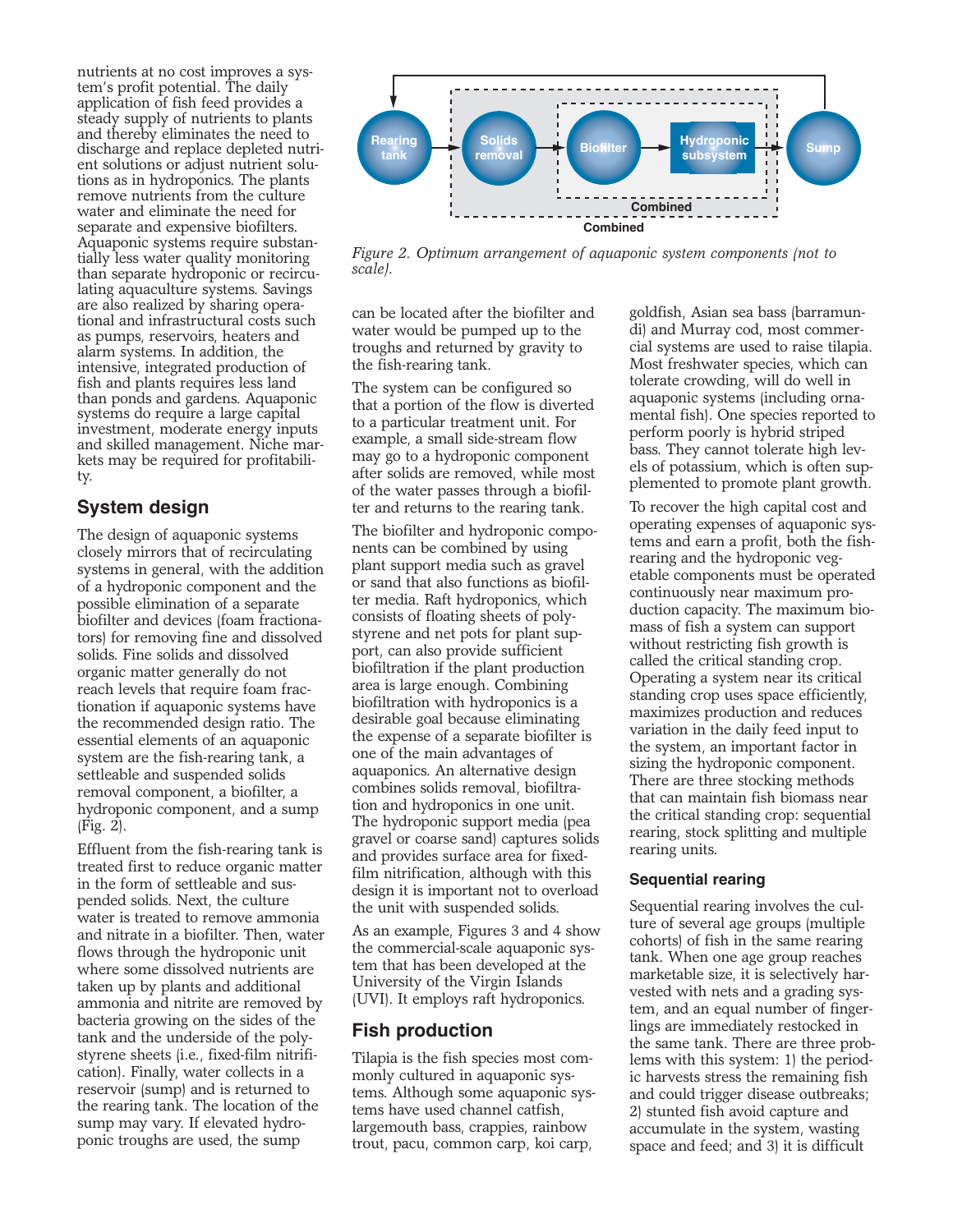#### **The UVI Aquaponic System**



#### **Tank dimensions**

**Rearing tanks:** Diameter: 10 ft, Height: 4 ft, Water volume: 2,060 gal each **Clarifiers:** Diameter: 6 ft, Height of cylinder: 4 ft, Depth of cone: 3.6 ft, Slope: 45º, Water volume: 1,000 gal **Filter and degassing tanks:** Length: 6 ft, Width: 2.5 ft, Depth: 2 ft, Water volume: 185 gal

**Hydroponic tanks:** Length: 100 ft, Width: 4 ft, Depth: 16 in, Water volume: 3,000 gal, Growing area: 2,304  $ft<sup>2</sup>$ 

#### **Pipe sizes**

Pump to rearing tanks: 3 in Rearing tanks to clarifier: 4 in Clarifiers to filter tanks: 4 in Between filter tanks: 6 in Filter tank to degassing tank: 4 in Degassing to hydroponic tanks: 6 in **Sump:** Diameter: 4 ft, Height: 3 ft, Water volume: 160 gal **Base addition tank:** Diameter: 2 ft, Height: 3 ft, Water volume: 50 gal **Total system water volume:** 29,375 gal **Flow rate:** 100 GPM **Water pump:** ½ hp **Blowers:**  $1\frac{1}{2}$  hp (fish) and 1 hp (plants) **Total land area:** <sup>1</sup> ⁄8 acre

Between hydroponic tanks: 6 in Hydroponic tanks to sump: 6 in Sump to pump: 3 in Pipe to base addition tank 0.75 in Base addition tank to sump: 1.25 in

*Figure 3. Layout of UVI aquaponic system with tank dimensions and pipe sizes (not to scale).*

to maintain accurate stock records over time, which leads to a high degree of management uncertainty and unpredictable harvests.

#### **Stock splitting**

Stock splitting involves stocking very high densities of fingerlings and periodically splitting the population in half as the critical standing crop of the rearing tank is reached. This method avoids the carryover problem of stunted fish and improves stock inventory. However, the moves can be very stressful on the fish unless some sort of "swimway" is installed to connect all the rearing tanks. The fish can be herded into the swimway through a hatch in the wall of a rearing tank and maneuvered into another rearing tank by movable screens. With swimways, dividing the populations in half involves some guesswork because the fish cannot be weighed or count-

ed. An alternative method is to crowd the fish with screens and pump them to another tank with a fish pump.

#### **Multiple rearing units**

With multiple rearing units, the entire population is moved to larger rearing tanks when the critical stand-



*Fig. 4. An early model of the UVI aquaponic system in St. Croix showing the staggered production of leaf lettuce in six raft hydroponic tanks.*

ing crop of the initial rearing tank is reached. The fish are either herded through a hatch between adjoining tanks or into "swimways" connecting distant tanks. Multiple rearing units usually come in modules of two to four tanks and are connected to a common filtration system. After the largest tank is harvested, all of the remaining groups of fish are moved to the next largest tank and the smallest tank is restocked with fingerlings. A variation of the multiple rearing unit concept is the division of a long raceway into compartments with movable screens. As the fish grow, their compartment is increased in size and moved closer to one end of the raceway where they will eventually be harvested. These should be cross-flow raceways, with influent water entering the raceway through a series of ports down one side of the raceway and effluent water leaving the raceway through a series of drains down the other side. This system ensures that water is uniformly high quality throughout the length of the raceway.

Another variation is the use of several tanks of the same size. Each rearing tank contains a different age group of fish, but they are not moved during the production cycle. This system does not use space efficiently in the early stages of growth, but the fish are never disturbed and the labor involved in moving the fish is eliminated.

A system of four multiple rearing tanks has been used successfully with tilapia in the UVI commercialscale aquaponic system (Figs. 3 and 5). Production is staggered so one of



*Figure 5. The UVI aquaponic system at the New Jersey EcoComplex at Rutgers University. Effluent from four tilapiarearing tanks circulates through eight raft hydroponic tanks, producing tomatoes and other crops.*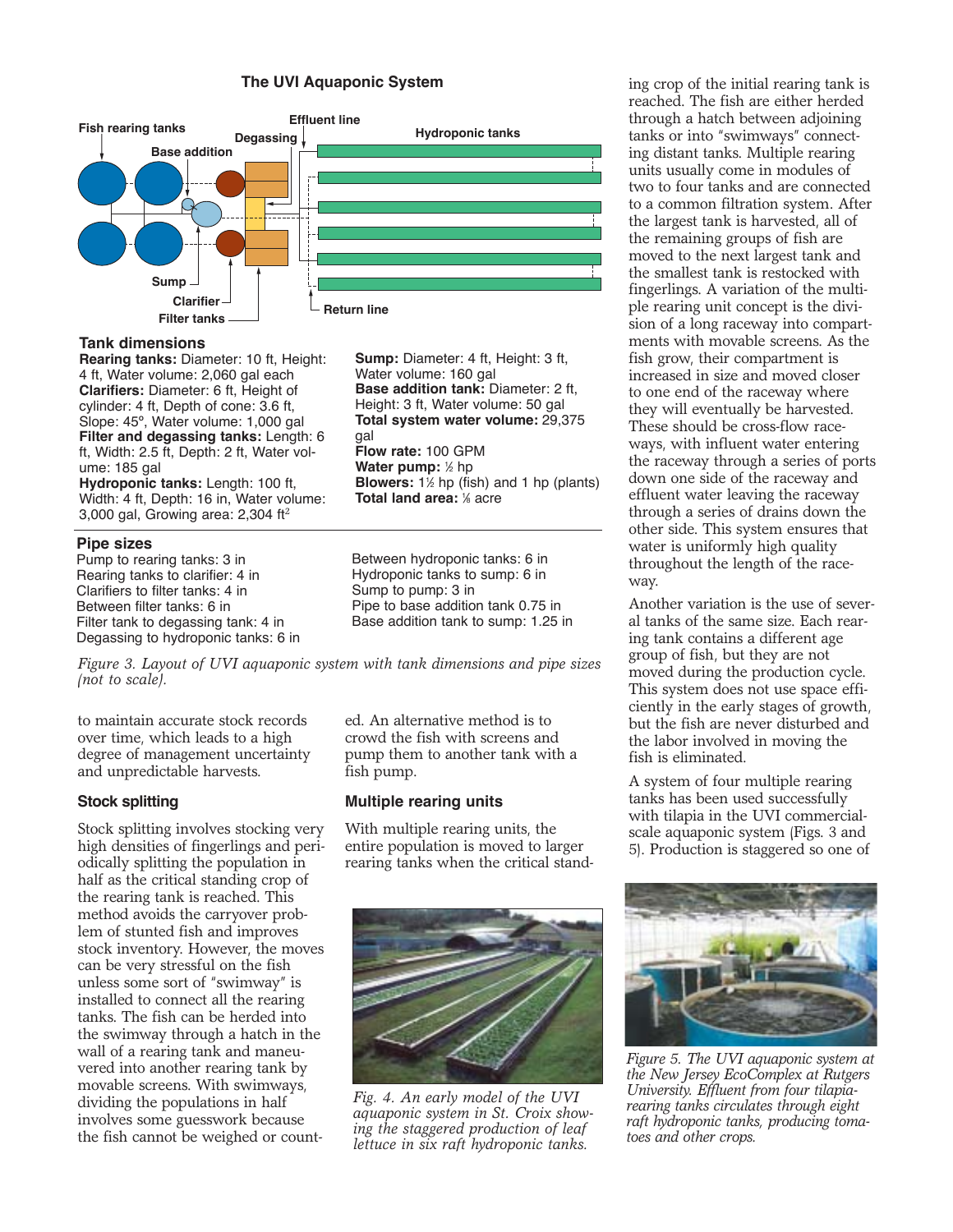the rearing tanks is harvested every 6 weeks. At harvest, the rearing tank is drained and all of the fish are removed. The rearing tank is then refilled with the same water and immediately restocked with fingerlings for a 24-week production cycle. Each circular rearing tank has a water volume of 2,060 gallons and is heavily aerated with 22 air diffusers. The flow rate to all four tanks is 100 gallons/minute, but the flow rate to individual tanks is apportioned so that tanks receive a higher flow rate as the fish grow. The average rearing tank retention time is 82 minutes. Annual production has been 9,152 pounds (4.16 mt) for Nile tilapia and 10,516 pounds (4.78 mt) for red tilapia (Table 1). However, production can be increased to 11,000 pounds (5 mt) with close observation of the *ad libitum* feeding response.

In general, the critical standing crop in aquaponic systems should not exceed 0.50 pound/gallon. This density will promote fast growth and efficient feed conversion and reduce crowding stress that may lead to disease outbreaks. Pure oxygen is generally not needed to maintain this density.

The logistics of working with both fish and plants can be challenging. In the UVI system, one rearing tank is stocked every 6 weeks. Therefore, it takes 18 weeks to fully stock the system. If multiple units are used, fish may be stocked and harvested as frequently as once a week. Similarly, staggered crop production requires frequent seeding, transplanting, harvesting and marketing. Therefore, the goal of the design process is to reduce labor wherever possible and make operations as simple as possible. For example, purchasing four fish-rearing tanks adds extra expense. One larger tank could be purchased instead and partially

harvested and partially restocked every 6 weeks. However, this operation requires additional labor, which is a recurring cost and makes management more complex. In the long run, having several smaller tanks in which the fish are not disturbed until harvest (hence, less mortality and better growth) will be more cost effective.

#### **Solids**

Most of the fecal waste fish generate should be removed from the waste stream before it enters the hydroponic tanks. Other sources of particulate waste are uneaten feed and organisms (e.g., bacteria, fungi and algae) that grow in the system. If this organic matter accumulates in the system, it will depress dissolved oxygen (DO) levels as it decays and produce carbon dioxide and ammonia. If deep deposits of sludge form, they will decompose anaerobically (without oxygen) and produce methane and hydrogen sulfide, which are very toxic to fish.

Suspended solids have special significance in aquaponic systems. Suspended solids entering the hydroponic component may accumulate on plant roots and create anaerobic zones that prevent nutrient uptake by active transport, a process that requires oxygen. However, some accumulation of solids may be beneficial. As solids are decomposed by microorganisms, inorganic nutrients essential to plant growth are released to the water, a process known as mineralization. Mineralization supplies several essential nutrients. Without sufficient solids for mineralization, more nutrient supplementation is required, which increases the operating expense and management complexity of the system. However, it may be possible to minimize or

eliminate the need for nutrient supplementation if fish stocking and feeding rates are increased relative to plants. Another benefit of solids is that the microorganisms that decompose them are antagonistic to plant root pathogens and help maintain healthy root growth.

SRAC Publication No. 453 ("Recirculating Aquaculture Tank Production Systems: A Review of Component Options") describes some of the common devices used to remove solids from recirculating systems. These include settling basins, tube or plate separators, the combination particle trap and sludge separator, centrifugal separators, microscreen filters and bead filters. Sedimentation devices (e.g., settling basins, tube or plate separators) primarily remove settleable solids (>100 microns), while filtration devices (e.g., microscreen filters, bead filters) remove settleable and suspended solids. Solids removal devices vary in regard to efficiency, solids retention time, effluent characteristics (both solid waste and treated water) and water consumption rate.

Sand and gravel hydroponic substrates can remove solid waste from system water. Solids remain in the system to provide nutrients to plants through mineralization. With the high potential of sand and gravel media to clog, bed tillage or periodic media replacement may be required. The use of sand is becoming less common, but one popular aquaponic system uses small beds (8 feet by 4 feet) containing pea gravel ranging from  $\frac{1}{8}$  to  $\frac{1}{4}$  inch in diameter. The hydroponic beds are flooded several times daily with system water and then allowed to drain completely, and the water returned to the rearing tank. During the draining phase, air is brought into the gravel. The high oxygen content of air (com-

**Table 1. Average production values for male mono-sex Nile and red tilapia in the UVI aquaponic system. Nile tilapia are stocked at 0.29 fish/gallon (77 fish/m3 ) and red tilapia are stocked at 0.58 fish/gallon (154 fish/m3 ).**

| <b>Tilapia</b> | <b>Harvest weight</b><br>per tank (lbs) | <b>Harvest weight</b><br>per unit<br>volume (lb/gal) | <b>Initial</b><br>weight<br>(g/fish) | <b>Final</b><br>weight<br>(g/fish) | Growth<br>rate<br>(g/day) | <b>Survival</b><br>(%) | <b>FCR</b> |
|----------------|-----------------------------------------|------------------------------------------------------|--------------------------------------|------------------------------------|---------------------------|------------------------|------------|
| <b>Nile</b>    | 1,056 (480 kg)                          | $0.51$ (61.5 kg/m <sup>3</sup> )                     | 79.2                                 | 813.8                              | 4.4                       | 98.3                   | 1.7        |
| Red            | 1,212 (551 kg)                          | $0.59$ (70.7 kg/m <sup>3</sup> )                     | 58.8                                 | 512.5                              | 2.7                       | 89.9                   | 1.8        |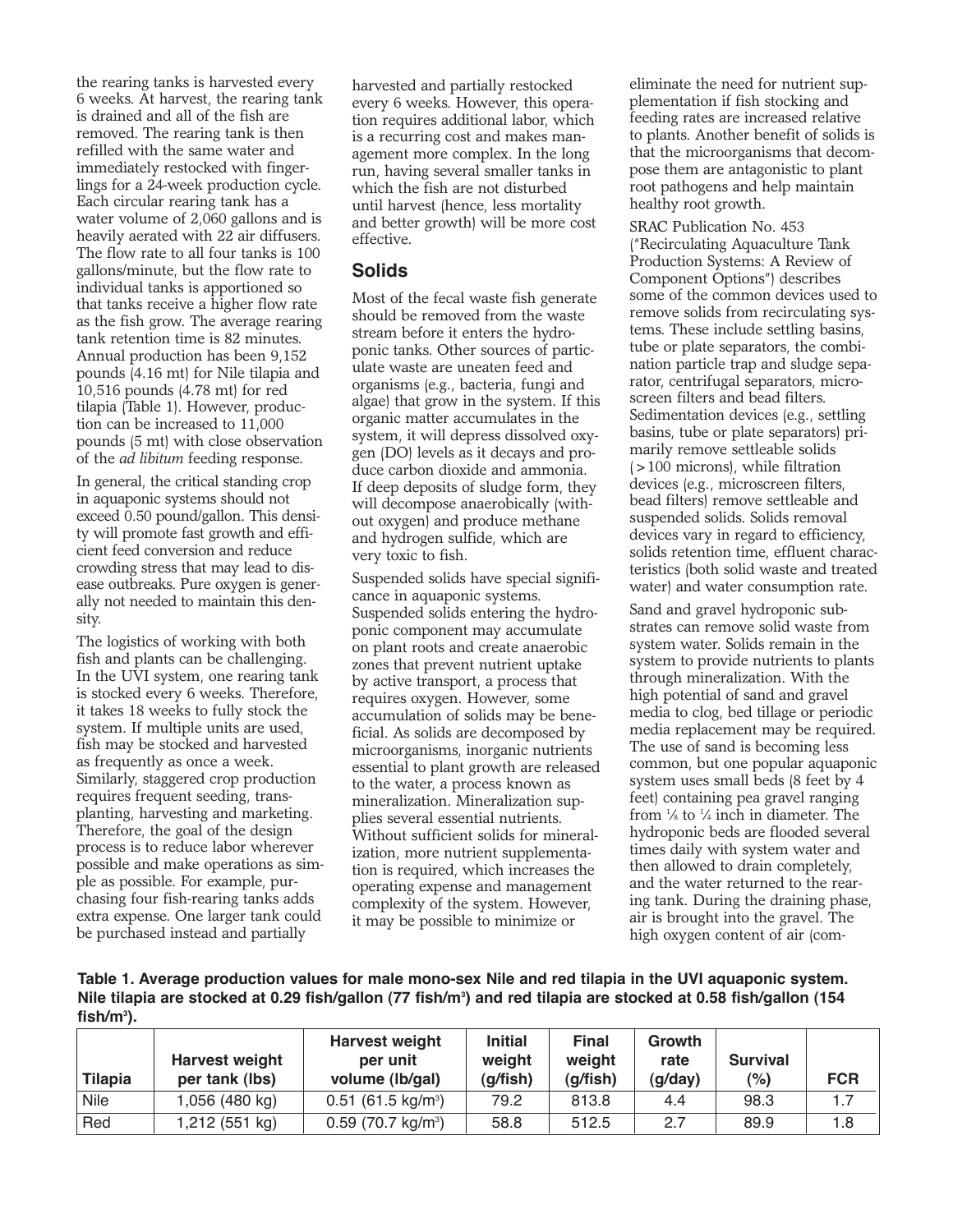pared to water) speeds the decomposition of organic matter in the gravel. The beds are inoculated with red worms (*Eisenia foetida*), which improve bed aeration and assimilate organic matter.

#### **Solids removal**

The most appropriate device for solids removal in a particular system depends primarily on the organic loading rate (daily feed input and feces production) and secondarily on the plant growing area. For example, if large numbers of fish (high organic loading) are raised relative to the plant growing area, a highly efficient solids removal device, such as a microscreen drum filter, is desirable. Microscreen drum filters capture fine organic particles, which are retained by the screen for only a few minutes before backwashing removes them from the system. In this system, the dissolved nutrients excreted directly by the fish or produced by mineralization of very fine particles and dissolved organic matter may be sufficient for the size of the plant growing area. If small amounts of fish (low organic loading) are raised relative to the plant growing area, then solids removal may be unnecessary, as more mineralization is needed to produce sufficient nutrients for the plants. However, un-stabilized solids (solids that have not undergone microbial decomposition) should not be allowed to accumulate on the tank bottom and form anaerobic zones. A reciprocating pea gravel filter (subject to flood and drain cycles), in which incoming water is spread evenly over the entire bed surface, may be the most appropriate device in this situation because solids are evenly distributed in the gravel and exposed to high oxygen levels (21 percent in air as compared to 0.0005 to 0.0007 percent in fish culture water) on the drain cycle. This enhances microbial activity and increases the mineralization rate.

UVI's commercial-scale aquaponic system relies on two cylindro-conical clarifiers to remove settleable solids. The fiberglass clarifiers have a volume of 1,000 gallons each. The cylindrical portion of the clarifier is situated above ground and has a central



*Figure 6. Cross-sectional view (not to scale) of UVI clarifier showing drain lines from two fish rearing tanks (A), central baffle (B) and discharge baffle (C), outlet to filter tanks (D), sludge drain line (E) and direction of water flow (arrows).* 

baffle that is perpendicular to the incoming water flow (Fig. 6). The lower conical portion has a 45-degree slope and is buried below ground. A drain pipe is connected to the apex of the cone. The drain pipe rises vertically out of the ground to the middle of the cylinder and is fitted with a ball valve. Rearing tank effluent enters the clarifier just below the water surface. The incoming water is deflected upward by a 45-degree pipe elbow to dissipate the current. As water flows under the baffle, turbulence diminishes and solids settle on the sides of the cone. The solids accumulate there and form a thick mat that eventually rises to the surface of the clarifier. To prevent this, approximately 30 male tilapia fingerlings are required to graze on the clarifier walls and consolidate solids at the base of the cone. Solids are removed from the clarifier three times daily. Hydrostatic pressure forces solids through the drain line when the ball valve is opened. A second, smaller baffle keeps floating solids from being discharged to the filter tanks.

The fingerlings serve another purpose. They swim into and through the drain lines and keep them clean. Without tilapia, the 4-inch drain lines would have to be manually cleaned nearly every day because of bacterial growth in the drain lines, which constricts water flow. A cylindrical screen attached to the rearing tank drain keeps fingerlings from entering the rearing tank.

The cylindro-conical clarifier removes

approximately 50 percent of the total particulate solids produced by the system and primarily removes large settleable solids. Although fingerlings are needed for effective clarifier performance, their grazing and swimming activities are also counterproductive in that they resuspend some solids, which exit through the clarifier outlet. As fingerlings become larger (>200 g), clarifier performance diminishes. Therefore, clarifier fish must be replaced with small fingerlings (50 g) periodically (once every 4 months).

With clarification as the sole method of solids removal, large quantities of solids would be discharged to the hydroponic component. Therefore, another treatment stage is needed to remove re-suspended and fine solids. In the UVI system, two rectangular tanks, each with a volume of 185 gallons, are filled with orchard/bird netting and installed after each of the two clarifiers (Fig. 7). Effluent from each clarifier flows through a set of two filter tanks in series. Orchard netting is effective in removing fine solids. The filter tanks remove the remaining 50 percent of total particulate solids.

The orchard netting is cleaned once or twice each week. Before cleaning, a small sump pump is used to carefully return the filter tank water to the rearing tanks without dislodging the solids. This process conserves water and nutrients. The netting is cleaned with a high-pressure water spray and the sludge is discharged to lined holding ponds.

Effluent from the UVI rearing tanks is highly enriched with dissolved organic matter, which stimulates the growth of filamentous bacteria in the drain line, clarifier and screen tank. The bacteria appear as translucent, gelatinous, light tan filaments. Tilapia consume the bacteria and control its growth in the drain line and clarifier, but bacteria do accumulate in the filter tanks. Without the filter tanks, the bacteria would overgrow plant roots. The bacteria do not appear to be pathogenic, but they do interfere with the uptake of dissolved oxygen, water and nutrients, thereby affecting plant growth. The feeding rate to the system and the flow rate from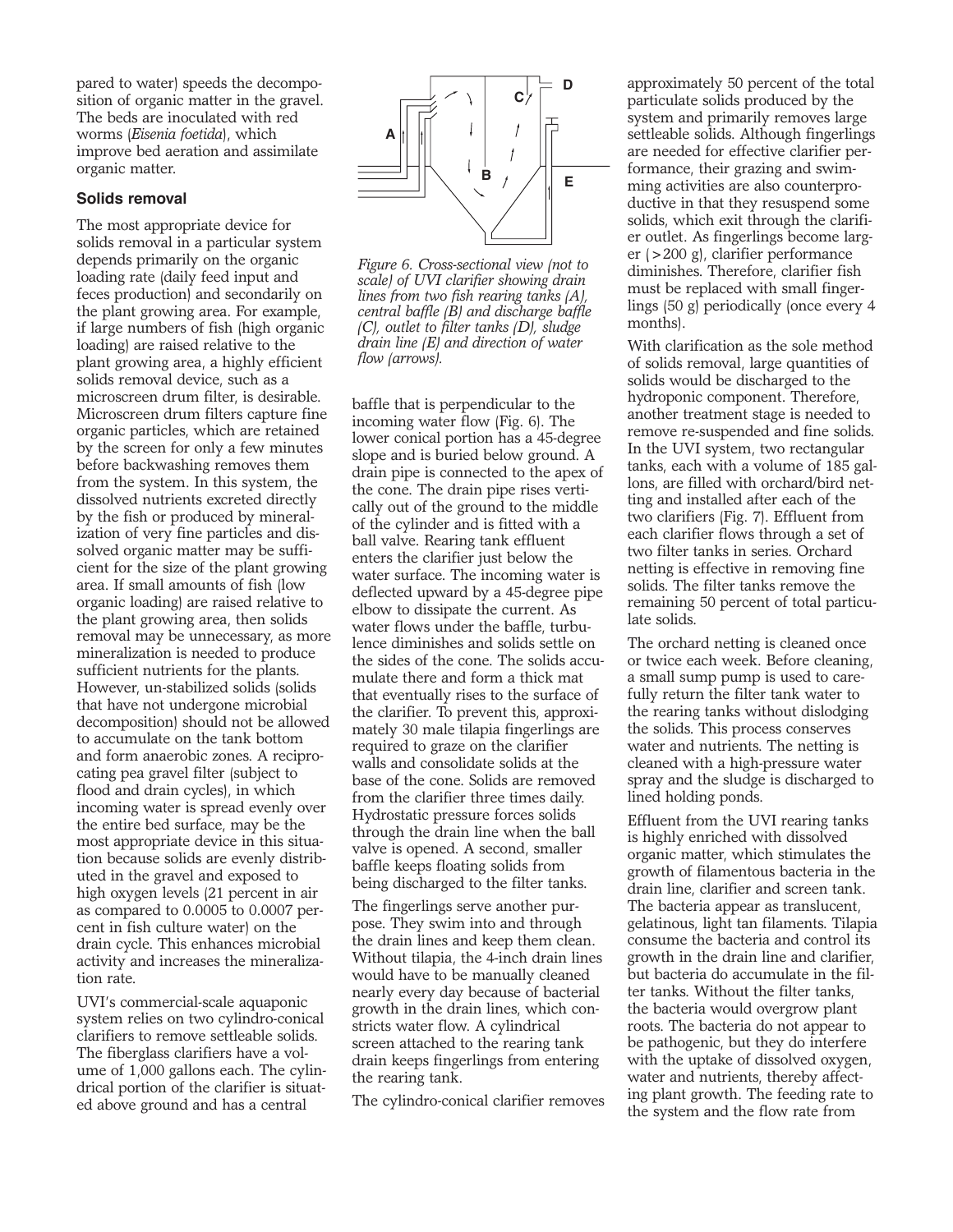

*Figure 7. Components of the UVI aquaponic system at the New Jersey EcoComplex at Rutgers University.*

the rearing tank determine the extent to which filamentous bacteria grow, but they can be contained by providing a sufficient area of orchard netting, either by adjusting screen tank size or using multiple screen tanks. In systems with lower organic loading rates (i.e., feeding rates) or lower water temperature (hence, less biological activity), filamentous bacteria diminish and are not a problem.

The organic matter that accumulates on the orchard netting between cleanings forms a thick sludge. Anaerobic conditions develop in the sludge, which leads to the formation of gases such as hydrogen sulfide, methane and nitrogen. Therefore, a degassing tank is used in the UVI system to receive the effluent from the filter tanks (Fig. 7). A number of air diffusers vent the gasses into the atmosphere before the culture water reaches the hydroponic plants. The degassing tank has an internal standpipe well that splits the water flow into three sets of hydroponic tanks.

Solids discharged from aquaponic systems must be disposed of appropriately. There are several methods for effluent treatment and disposal. Effluent can be stored in aerated ponds and applied as relatively dilute sludge to land after the organic matter in it has stabilized. This method is advantageous in dry areas where sludge can be used to irrigate and fertilize field crops. The solid fraction of

sludge can be separated from water and used with other waste products from the system (vegetable matter) to form compost. Urban facilities might have to discharge solid waste into sewer lines for treatment and disposal at the municipal wastewater treatment plant.

# **Biofiltration**

A major concern in aquaponic systems is the removal of ammonia, a metabolic waste product excreted through the gills of fish. Ammonia will accumulate and reach toxic levels unless it is removed by the process of nitrification (referred to more generally as biofiltration), in which ammonia is oxidized first to nitrite, which is toxic, and then to nitrate, which is relatively non-toxic. Two groups of naturally occurring bacteria (*Nitrosomonas* and *Nitrobacter*) mediate this two-step process. Nitrifying bacteria grow as a film (referred to as biofilm) on the surface of inert material or they adhere to organic particles. Biofilters contain media with large surface areas for the growth of nitrifying bacteria. Aquaponic systems have used biofilters with sand, gravel, shells or various plastic media as substrate. Biofilters perform optimally at a temperature range of 77 to 86 °F, a pH range of 7.0 to 9.0, saturated DO, low BOD (<20 mg/liter) and total alkalinity of 100 mg/liter or

more. Nitrification is an acid-producing process. Therefore, an alkaline base must be added frequently, depending on feeding rate, to maintain relatively stable pH values. Some method of removing dead biofilm is necessary to prevent media clogging, short circuiting of water flow, decreasing DO values and declining biofilter performance. A discussion of nitrification principles and a description of various biofilter designs and operating procedures are given in SRAC Publication Nos. 451, 452 and 453.

Four major biofilter options (rotating biological contactors, expandable media filters, fluidized bed filters and packed tower filters) are discussed in SRAC Publication No. 453. If a separate biofilter is required or if a combined biofilter (biofiltration and hydroponic substrate) is used, the standard equations used to size biofilters may not apply to aquaponic systems, as additional surface area is provided by plant roots and a considerable amount of ammonia is taken up by plants. However, the contribution of various hydroponic subsystem designs and plant species to water treatment in aquaponic systems has not been studied. Therefore, aquaponic system biofilters should be sized fairly close to the recommendations for recirculating systems.

Nitrification efficiency is affected by pH. The optimum pH range for nitrification is 7.0 to 9.0, although most studies indicate that nitrification efficiency is greater at the higher end of this range (high 8s). Most hydroponic plants grow best at a pH of 5.8 to 6.2. The acceptable range for hydroponic systems is 5.5 to 6.5. The pH of a solution affects the solubility of nutrients, especially trace metals. Essential nutrients such as iron, manganese, copper, zinc and boron are less available to plants at a pH higher than 7.0, while the solubility of phosphorus, calcium, magnesium and molybdenum sharply decreases at a pH lower than 6.0. Compromise between nitrification and nutrient availability is reached in aquaponic systems by maintaining pH close to 7.0.

Nitrification is most efficient when water is saturated with DO. The UVI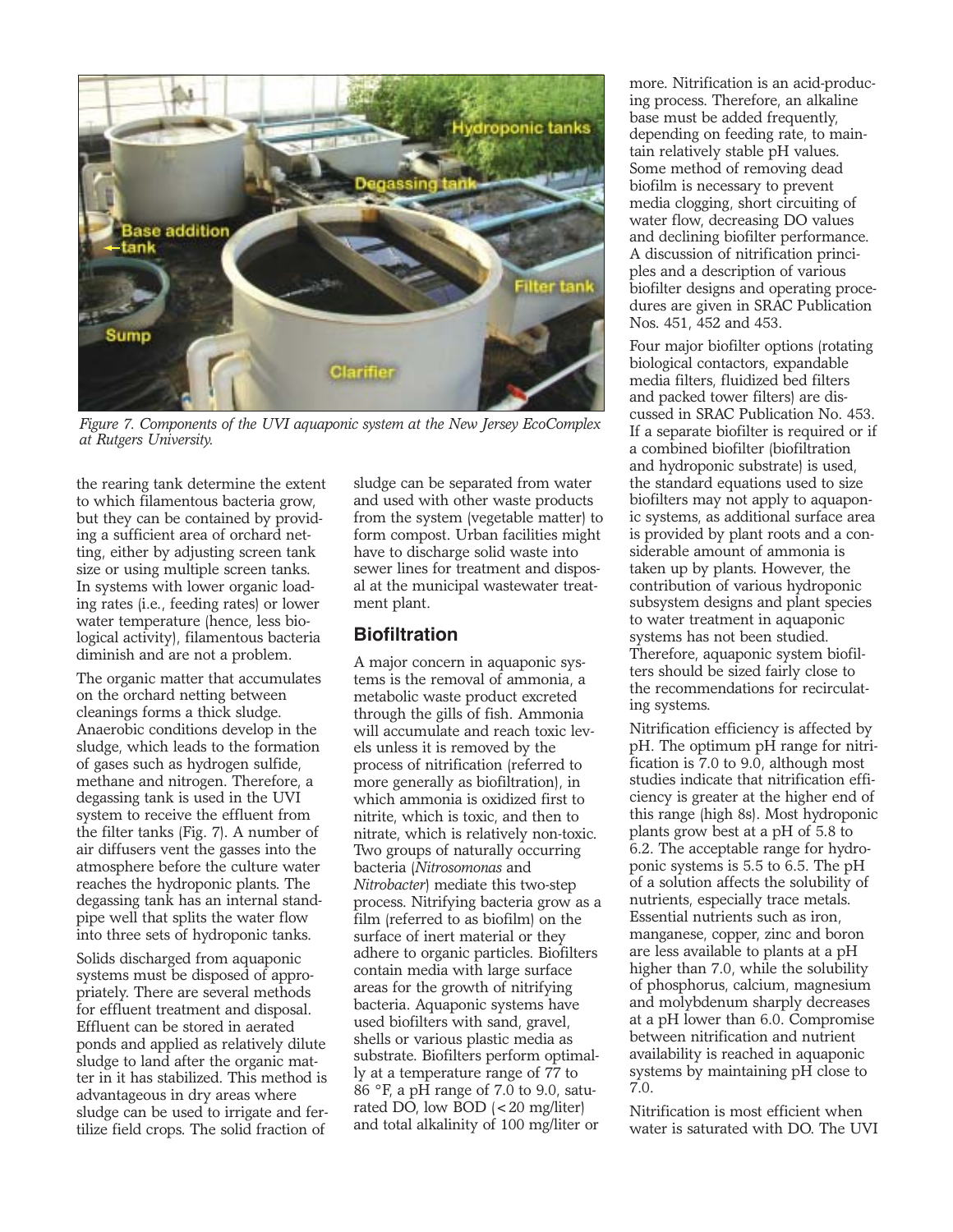commercial-scale system maintains DO levels near 80 percent saturation (6 to 7 mg/L) by aerating the hydroponic tanks with numerous small air diffusers (one every 4 feet) distributed along the long axis of the tanks. Reciprocating (ebb and flow) gravel systems expose nitrifying bacteria to high atmospheric oxygen levels during the dewatering phase. The thin film of water that flows through NFT (nutrient film technique) channels absorbs oxygen by diffusion, but dense plant roots and associated organic matter can block water flow and create anaerobic zones, which precludes the growth of nitrifying bacteria and further necessitates the installation of a separate biofilter.

Ideally, aquaponic systems should be designed so that the hydroponic subsystem also serves as the biofilter, which eliminates the capital cost and operational expense of a separate biofilter. Granular hydroponic media such as gravel, sand and perlite provide sufficient substrate for nitrifying bacteria and generally serve as the sole biofilter in some aquaponic systems, although the media has a tendency to clog. If serious clogging occurs from organic matter overloading, gravel and sand filters can actually produce ammonia as organic matter decays, rather than remove it. If this occurs, the gravel or sand must be washed and the system design must be modified by installing a solids removal device before the media, or else the organic loading rate must be decreased by stocking fewer fish and reducing feeding rates.

Raft hydroponics, which consists of channels (with 1 foot of water depth) covered by floating sheets of polystyrene for plant support, also provides sufficient nitrification if solids are removed from the flow before it reaches the hydroponic component. The waste treatment capacity of raft hydroponics is equivalent to a feeding ratio of 180 g of fish feed/m2 of plant growing area/day. (Note: 1 m<sup>2</sup>  $= 10.76$  ft<sup>2</sup> and 454 g  $= 1$  lb.) This is equivalent to about 1.2 pounds of feed for each 8-foot x 4-foot sheet of polystyrene foam. After an initial acclimation period of 1 month, it is not necessary to monitor ammonia and nitrite values in the UVI raft sys-

tem. A significant amount of nitrification occurs on the undersides of the polystyrene sheets, especially in the areas exposed to strong currents above air diffusers where the biofilm is noticeably thicker.

Aquaponic systems using nutrient film technique (NFT) as the hydroponic component may require a separate biofilter. NFT consists of narrow plastic channels for plant support with a film of nutrient solution flowing through them (Fig. 8). The water volume and surface area of NFT are considerably smaller than in raft culture because there is just a thin film of water and no substantial side wall area or raft underside surface area for colonization by nitrifying bacteria.

## **Hydroponic subsystems**

A number of hydroponic subsystems have been used in aquaponics. Gravel hydroponic subsystems are common in small operations. To ensure adequate aeration of plant roots, gravel beds have been operated in a reciprocating (ebb and flow) mode, where the beds are alternately flooded and drained, or in a nonflooded state, where culture water is applied continuously to the base of the individual plants through smalldiameter plastic tubing. Depending on its composition, gravel can provide some nutrients for plant growth (e.g., calcium is slowly released as the gravel reacts with acid produced during nitrification).

Gravel has several negative aspects. The weight of gravel requires strong support structures. It is subject to clogging with suspended solids,



*Figure 8. Using nutrient film technique, basil is produced in an aquaponic system at Bioshelters, Inc. in Amherst, Massachusetts.*

microbial growth and the roots that remain after harvest. The resulting reduction in water circulation, together with the decomposition of organic matter, leads to the formation of anaerobic zones that impair or kill plant roots. The small, plastic tubes used to irrigate gravel are also subject to clogging with biological growth. Moving and cleaning gravel substrate is difficult because of its weight. Planting in gravel is also difficult, and plant stems can be damaged by abrasion in outdoor systems exposed to wind. Gravel retains very little water if drained, so a disruption in flow will lead to the rapid onset of water stress (wilting). The sturdy infrastructure required to support gravel and the potential for clogging limits the size of gravel beds.

One popular gravel-based aquaponic system uses pea gravel in small beds that are irrigated through a distribution system of PVC pipes over the gravel surface. Numerous small holes in the pipes distribute culture water on the flood cycle. The beds are allowed to drain completely between flood cycles. Solids are not removed from the culture water and organic matter accumulates, but the beds are tilled between planting cycles so that some organic matter can be dislodged and discharged.

Sand has been used as hydroponic media in aquaponic systems and is an excellent substrate for plant growth. In an experimental system, sand beds (25 feet long by 5 feet wide by 1.6 feet deep) were constructed on slightly sloped ground covered by polyethylene sheets adjacent to in-ground rearing tanks, with the tank floors sloping to one side. A pump in the deep end of the rearing tank was activated for 30 minutes five times daily to furrow irrigate the adjacent sand bed. The culture water percolated through the sand and returned to the rearing tank. A coarse grade of sand is needed to reduce the potential for clogging over time and some solids should be removed before irrigation.

Perlite is another media that has been used in aquaponic systems. Perlite is placed in shallow aluminum trays (3 inches deep) with a baked enamel finish. The trays vary from 8 inches to 4 feet wide and can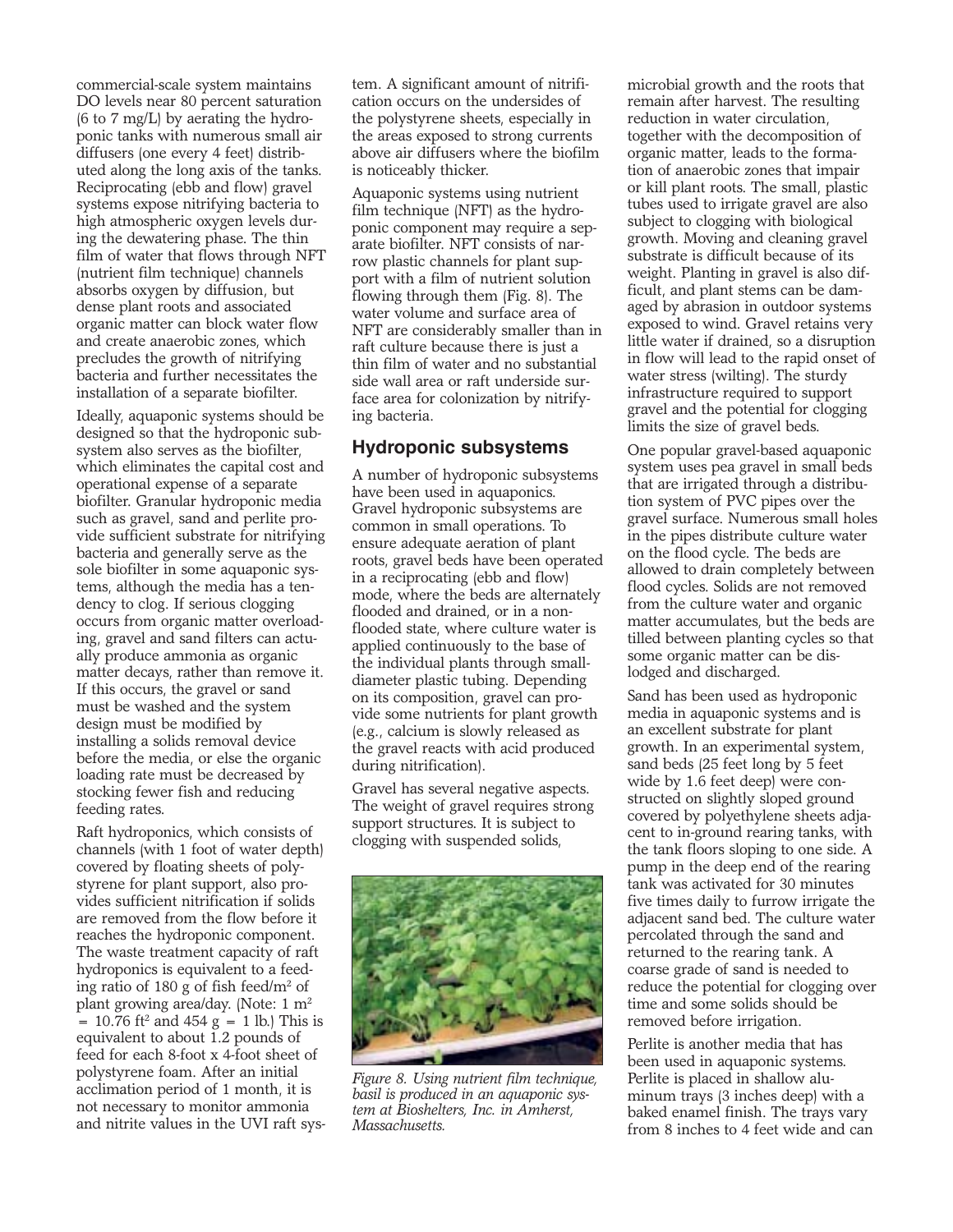be fabricated to any length, with 20 feet the maximum recommended length. At intervals of 20 feet, adjoining trays should be separated by 3 inches or more in elevation so that water drops to the lower tray and becomes re-aerated. A slope of 1 inch in 12 feet is needed for water flow. A small trickle of water enters at the top of the tray, flows through the perlite and keeps it moist, and discharges into a trough at the lower end. Solids must be removed from the water before it enters the perlite tray. Full solids loading will clog the perlite, form short-circuiting channels, create anaerobic zones and lead to non-uniform plant growth. Shallow perlite trays provide minimal area for root growth and are better for smaller plants such as lettuce and herbs.

Nutrient film technique (NFT) has been successfully incorporated into a number of aquaponic systems. NFT consists of many narrow, plastic troughs (4 to 6 inches wide) in which plant roots are exposed to a thin film of water that flows down the troughs, delivering water, nutrients and oxygen to the roots of the plants. The troughs are lightweight, inexpensive and versatile. Troughs can be mounted over rearing tanks to efficiently use vertical greenhouse space. However, this practice is discouraged if it interferes with fish and plant operations such as harvesting. High plant density can be maintained by adjusting the distance between troughs to provide optimum plant spacing during the growing cycle. In aquaponic systems that use NFT, solids must be removed so they do not accumulate and kill roots. With NFT, a disruption in water flow can lead quickly to wilting and death. Water is delivered at one end of the troughs by a PVC manifold with discharge holes above each trough; it is collected at the opposite, down-slope end in an open channel or large PVC pipe. The use of microtubes, which are used in commercial hydroponics, is not recommended because they will clog. The holes should be as large as practical to reduce cleaning frequency.

A floating or raft hydroponic subsystem is ideal for the cultivation of leafy green and other types of vegetables. The UVI system uses three sets of two raft hydroponic tanks that are 100 feet long by 4 feet wide by 16 inches deep and contain 12 inches of water. The channels are lined with low-density polyethylene liners (20 mil thick) and covered by expanded polystyrene sheets (rafts) that are 8 feet long by 4 feet wide by 1.5 inches thick. Net pots are placed in holes in the raft and just touch the water surface. Two-inch net pots are generally used for leafy green plants, while 3 inch net pots are used for larger plants such as tomatoes or okra. Holes of the same size are cut into the polystyrene sheet. A lip at the top of the net pot secures it and keeps it from falling through the hole into the water. Seedlings are nursed in a greenhouse and then placed into net pots. Their roots grow into the culture water while their canopy grows above the raft surface. The system provides maximum exposure of roots to the culture water and avoids clogging. The sheets shield the water from direct sunlight and maintain lower than ambient water temperature, which is a beneficial feature in tropical systems. A disruption in pumping does not affect the plant's water supply as in gravel, sand and NFT subsystems. The sheets are easily moved along the channel to a harvesting point where they can be lifted out of the water and placed on supports at an elevation that is comfortable for workers (Fig. 9).

A disadvantage of rafts in an aquaponic system is that roots are exposed to harmful organisms associated with aquaculture systems. If tilapia fry gain access to the hydro-



*Figure 9. Leaf lettuce being harvested from a raft hydroponic tank in the UVI aquaponic system in St. Croix.*

ponic tanks, they consume plant roots and severely stunt plant growth, although it is relatively easy to keep fish from entering by placing a fine mesh screen at the entry point of water into the degassing tank. Similarly, blooms of zooplankton, especially ostracods, will consume root hairs and fine roots, retarding plant growth. Other pests are tadpoles and snails, which consume roots and nitrifying bacteria. These problems can be surmounted by increasing water agitation to prevent root colonization by zooplankton and by stocking some carnivorous fish such as red ear sunfish (shellcrackers) in hydroponic tanks to prey on tadpoles and snails.

## **Sump**

Water flows by gravity from gravel, sand and raft hydroponic subsystems to a sump, which is the lowest point in the system. The sump contains a pump or pump inlet that returns the treated culture water to the rearing tanks. If NFT troughs or perlite trays are located above the rearing tanks, the sump would be positioned in front of them so that water could be pumped up to the hydroponic component for gravity return to the rearing tanks. There should be only one pump to circulate water in an aquaponic system.

The sump should be the only tank in the system where the water level decreases as a result of overall water loss from evaporation, transpiration, sludge removal and splashing. An electrical or mechanical valve is used to automatically add replacement water from a storage reservoir or well. Municipal water should not be used unless it is de-chlorinated. Surface water should not be used because it may contain disease organisms. A water meter should be used to record additions. Unusually high water consumption indicates a leak.

The sump is a good location for the addition of base to the system. Soluble base such as potassium hydroxide causes high and toxic pH levels in the sump. However, as water is pumped into the rearing tank, it is diluted and pH decreases to acceptable levels.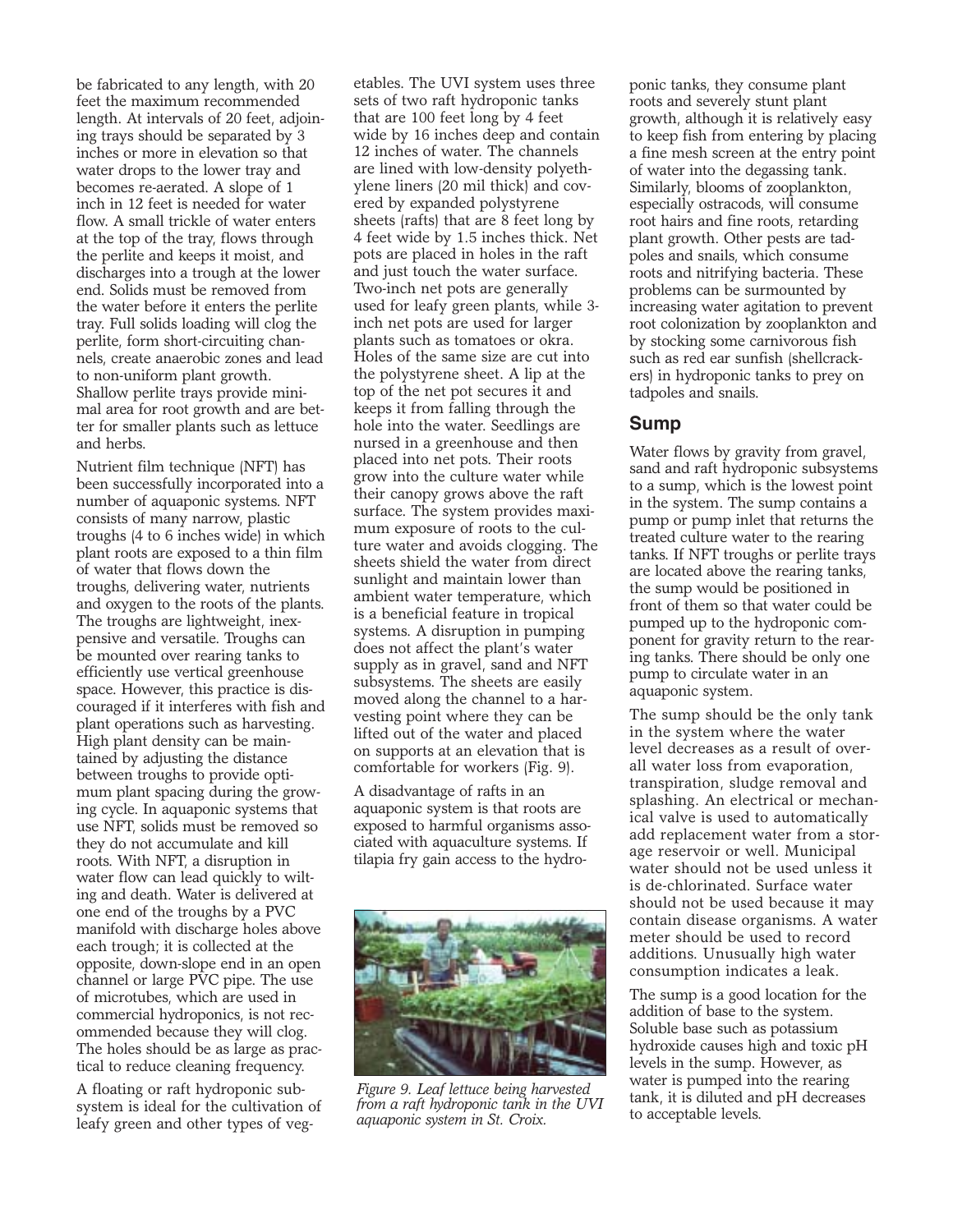The UVI system has a separate base addition tank located next to the sump. As water is pumped from the sump to the fish-rearing tanks, a small pipe, tapped into the main water distribution line, delivers a small flow of water to the base addition tank, which is well aerated with one large air diffuser. When base is added to this tank and dissolves, the resulting high pH water slowly flows by gravity into the sump, where it is rapidly diluted and pumped to fishrearing tanks. This system prevents a rapid pH increase in the fish-rearing tank.

## **Construction materials**

Many materials can be used to construct aquaponic systems. Budget limitations often lead to the selection of inexpensive and questionable materials such as vinyl-lined, steelwalled swimming pools. Plasticizers used in vinyl manufacture are toxic to fish, so these liners must be washed thoroughly or aged with water for several weeks before fish can be added safely to a tank of clean water. After a few growing periods, vinyl liners shrink upon drying, become brittle and crack, while the steel walls gradually rust. Nylon-reinforced, neoprene rubber liners are not recommended either. Tilapia eat holes in rubber liners at the folds as they graze on microorganisms. Moreover, neoprene rubber liners are not impervious to chemicals. If herbicides and soil sterilants are applied under or near rubber liners, these chemicals can diffuse into culture water, accumulate in fish tissue and kill hydroponic vegetables.

Fiberglass is the best construction material for rearing tanks, sumps and filter tanks. Fiberglass tanks are sturdy, durable, non-toxic, movable and easy to plumb. Polyethylene tanks are also very popular for fish rearing and gravel hydroponics because of their low cost. NFT troughs made from extruded polyethylene are specifically designed to prevent the puddling and water stagnation that lead to root death and are preferable to makeshift structures such as PVC pipes. Plastic troughs are commercially available

for floating hydroponic subsystems, but they are expensive. A good alternative is the 20-mil polyethylene liners that are placed inside concreteblock or poured-concrete side walls. They are easy to install, relatively inexpensive and durable, with an expected life of 12 to 15 years. A soil floor covered with fine sand will prevent sharp objects from puncturing the liners. Lined hydroponic tanks can be constructed to very large sizes—hundreds of feet long and up to 30 feet wide.

# **Component ratios**

Aquaponic systems are generally designed to meet the size requirements for solids removal (for those systems requiring solids removal) and biofiltration (if a separate biofilter is used) for the quantity of fish being raised (see SRAC Publication No. 453, "Recirculating Aquaculture Tank Production Systems: A Review of Component Options"). After the size requirements are calculated, it is prudent to add excess capacity as a safety margin. However, if a separate biofilter is used, the hydroponic component is the safety factor because a significant amount of ammonia uptake and nitrification will occur regardless of hydroponic technique.

Another key design criterion is the ratio between the fish-rearing and hydroponic components. The key is the ratio of daily feed input to plant growing area. If the ratio of daily feeding rate to plants is too high, nutrient salts will accumulate rapidly and may reach phytotoxic levels. Higher water exchange rates will be required to prevent excessive nutrient buildup. If the ratio of daily feeding rate to plants is too low, plants will develop nutrient deficiencies and need more nutrient supplementation. Fortunately, hydroponic plants grow well over a wide range of nutrient concentrations.

The optimum ratio of daily fish feed input to plant growing area will maximize plant production while maintaining relatively stable levels of dissolved nutrients. A volume ratio of  $1 \text{ ft}^3$  of fish-rearing tank to 2 ft<sup>3</sup> of pea gravel hydroponic media (1 ⁄8 to 1 ⁄4 inch in diameter) is recommended for reciprocating (flood and drain) gravel aquaponic systems. This ratio requires that tilapia be raised to a final density of 0.5 pound/gallon and fed appropriately. With the recommended ratio, no solids are removed from the system. The hydroponic beds should be cultivated (stirred up) between crops and inoculated with red worms to help break down and assimilate the organic matter. With this system, nutrient supplementation may not be necessary.

As a general guide for raft aquaponics, a ratio in the range of 60 to 100 g of fish feed/m2 of plant growing area per day should be used. Ratios within this range have been used successfully in the UVI system for the production of tilapia, lettuce, basil and several other plants. In the UVI system all solids are removed, with a residence time of  $\lt 1$  day for settleable solids (>100 micrometers) removed by a clarifier, and 3 to 7 days for suspended solids removed by an orchard netting filter. The system uses rainwater and requires supplementation for potassium, calcium and iron.

Another factor to consider in determining the optimum feeding rate ratio is the total water volume of the system, which affects nutrient concentrations. In raft hydroponics, approximately 75 percent of the system water volume is in the hydroponic component, whereas gravel beds and NFT troughs contain minor amounts of system water. Theoretically, in systems producing the same quantity of fish and plants, a daily feeding rate of 100  $g/m^2$  would produce total nutrient concentrations nearly four times higher in gravel and NFT systems (e.g., 1,600 mg/L) than in raft systems (e.g., 400 mg/L), but total nutrient mass in the systems would be the same. Nutrient concentrations outside acceptable ranges affect plant growth. Therefore, the optimum design ratio varies with the type of hydroponic component. Gravel and NFT systems should have a feeding rate ratio that is approximately 25 percent of the recommended ratio for raft hydroponics.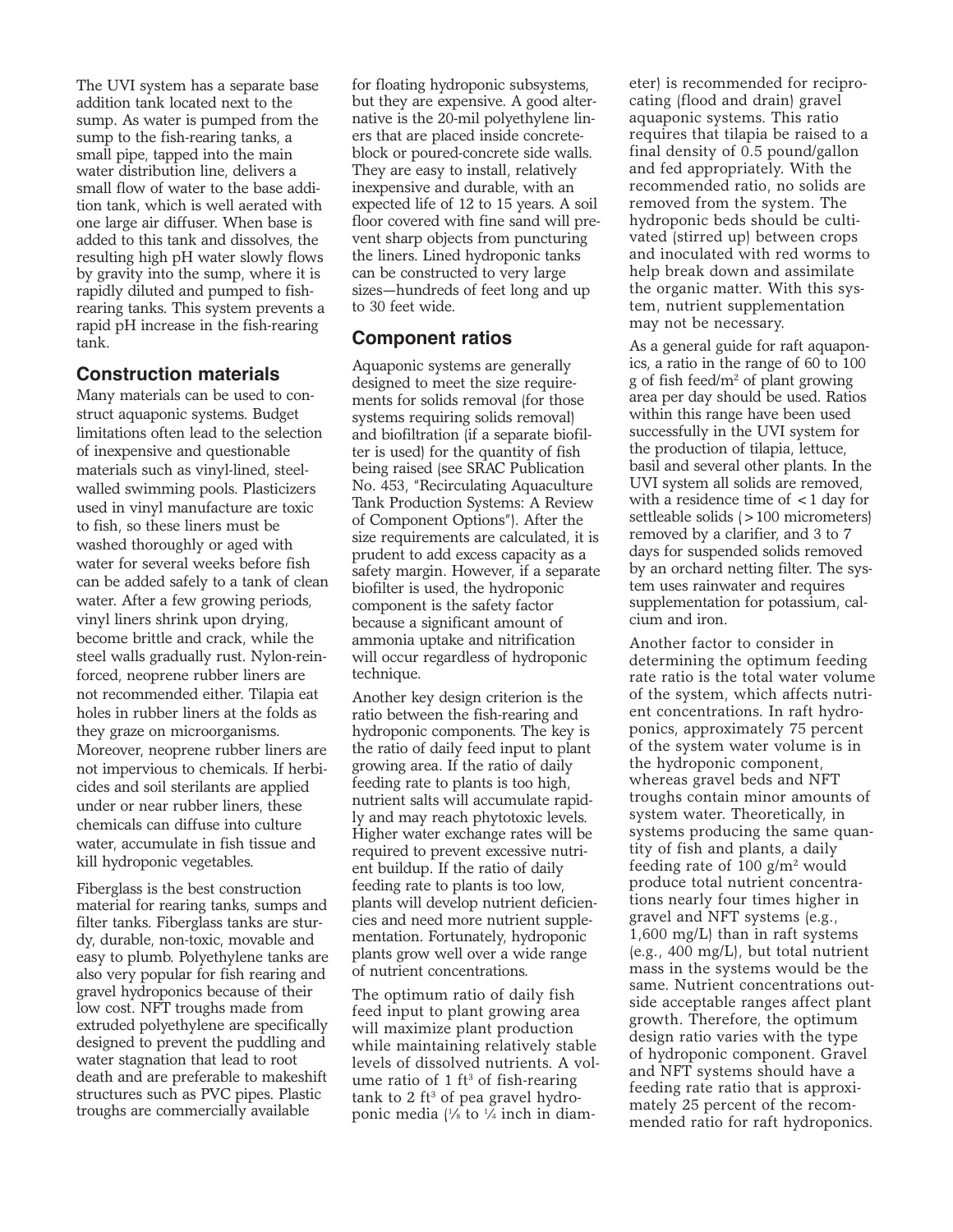Other factors in determining the optimum feeding rate ratio are the water exchange rate, nutrient levels in the source water, degree and speed of solids removal, and type of plant being grown. Lower rates of water exchange, higher source-water nutrient levels, incomplete or slow solids removal (resulting in the release of more dissolved nutrients through mineralization), and slowgrowing plants would allow a lower feeding rate ratio. Conversely, higher water exchange rates, low sourcewater nutrient levels, rapid and complete solids removal, and fast-growing plants would allow a higher feeding rate ratio.

The optimum feeding rate ratio is influenced by the plant culture method. With batch culture, all plants in the system are planted and harvested at the same time. During their maximum growth phase, there is a large uptake of nutrients, which requires a higher feeding rate ratio during that period. In practice, however, a higher feeding rate ratio is used throughout the production cycle. With a staggered production system, plants are in different stages of growth, which levels out nutrient uptake rates and allows good production with slightly lower feeding rate ratios.

In properly designed aquaponic systems, the surface area of the hydroponic component is large compared to the surface area of the fish-rearing tank (stocked at commercially relevant densities). The commercialscale unit at UVI has a ratio of 7.3:1. The total plant growing area is 2,304  $ft<sup>2</sup>$  and the total fish-rearing surface area is  $314$  ft<sup>2</sup>.

#### **Plant growth requirements**

For maximum growth, plants in aquaponic systems require 16 essential nutrients. These are listed below in the order of their concentrations in plant tissue, with carbon and oxygen being the highest. The essential elements are arbitrarily divided into macronutrients, those required in relatively large quantities, and micronutrients, those required in considerably smaller amounts. Three of the macronutrients—carbon (C), oxygen (O) and hydrogen (H)—are

supplied by water  $(H_2O)$  and carbon dioxide gas  $(CO<sub>2</sub>)$ . The remaining nutrients are absorbed from the culture water. Other macronutrients include nitrogen (N), potassium (K), calcium (Ca), magnesium (Mg), phosphorus (P) and sulfur (S). The seven micronutrients include chlorine (Cl), iron (Fe), manganese (Mn), boron (B), zinc (Zn), copper (Cu) and molybdenum (Mo). These nutrients must be balanced for optimum plant growth. High levels of one nutrient can influence the bioavailability of others. For example, excessive amounts of potassium may interfere with the uptake of magnesium or calcium, while excessive amounts of either of the latter nutrients may interfere with the uptake of the other two nutrients.

Enriching the air in an unventilated greenhouse with CO<sub>2</sub> has dramatically increased crop yields in northern latitudes. Doubling atmospheric CO<sub>2</sub> increases agricultural yields by an average of 30 percent. However, the high cost of energy to generate  $CO<sub>2</sub>$  has discouraged its use. An aquaponic system in a tightly enclosed greenhouse is ideal because  $CO<sub>2</sub>$  is constantly vented from the culture water.

There is a growing body of evidence that healthy plant development relies on a wide range of organic compounds in the root environment. These compounds, generated by complex biological processes involving microbial decomposition of organic matter, include vitamins, auxins, gibberellins, antibiotics, enzymes, coenzymes, amino acids, organic acids, hormones and other metabolites. Directly absorbed and assimilated by plants, these compounds stimulate growth, enhance yields, increase vitamin and mineral content, improve fruit flavor and hinder the development of pathogens. Various fractions of dissolved organic matter (e.g., humic acid) form organo-metallic complexes with Fe, Mn and Zn, thereby increasing the availability of these micronutrients to plants. Although inorganic nutrients give plants an avenue to survival, plants not only use organic metabolites from the environment, but also need these

metabolites to reach their full growth potential.

Maintaining high DO levels in the culture water is extremely important for optimal plant growth, especially in aquaponic systems with their high organic loads. Hydroponic plants are subject to intense root respiration and draw large amounts of oxygen from the surrounding water. If DO is deficient, root respiration decreases. This reduces water absorption, decreases nutrient uptake, and causes the loss of cell tissue from roots. The result is reduced plant growth. Low DO levels correspond with high concentrations of carbon dioxide, a condition that promotes the development of plant root pathogens. Root respiration, root growth and transpiration are greatest at saturated DO levels.

Climatic factors also are important for hydroponic plant production. Production is generally best in regions with maximum intensity and daily duration of light. Growth slows substantially in temperate greenhouses during winter because solar radiation is low. Supplemental illumination can improve winter production, but is not generally cost effective unless an inexpensive energy source is available.

Water temperature is far more important than air temperature for hydroponic plant production. The best water temperature for most hydroponic crops is about 75 °F. However, water temperature can go as low as the mid-60s for most common garden crops and slightly lower for winter crops such as cabbage, brussel sprouts and broccoli. Maintaining the best water temperature requires heating during the winter in temperate greenhouses and year-round cooling in tropical greenhouses. In addition to evaporative cooling of tropical greenhouses, chillers are often used to cool the nutrient solution. In tropical outdoor systems, complete shading of the fish-rearing and filtration components lowers system water temperature. In raft hydroponics, the polystyrene sheets shield water from direct sunlight and maintain temperatures that are several degrees lower than those in open bodies of water.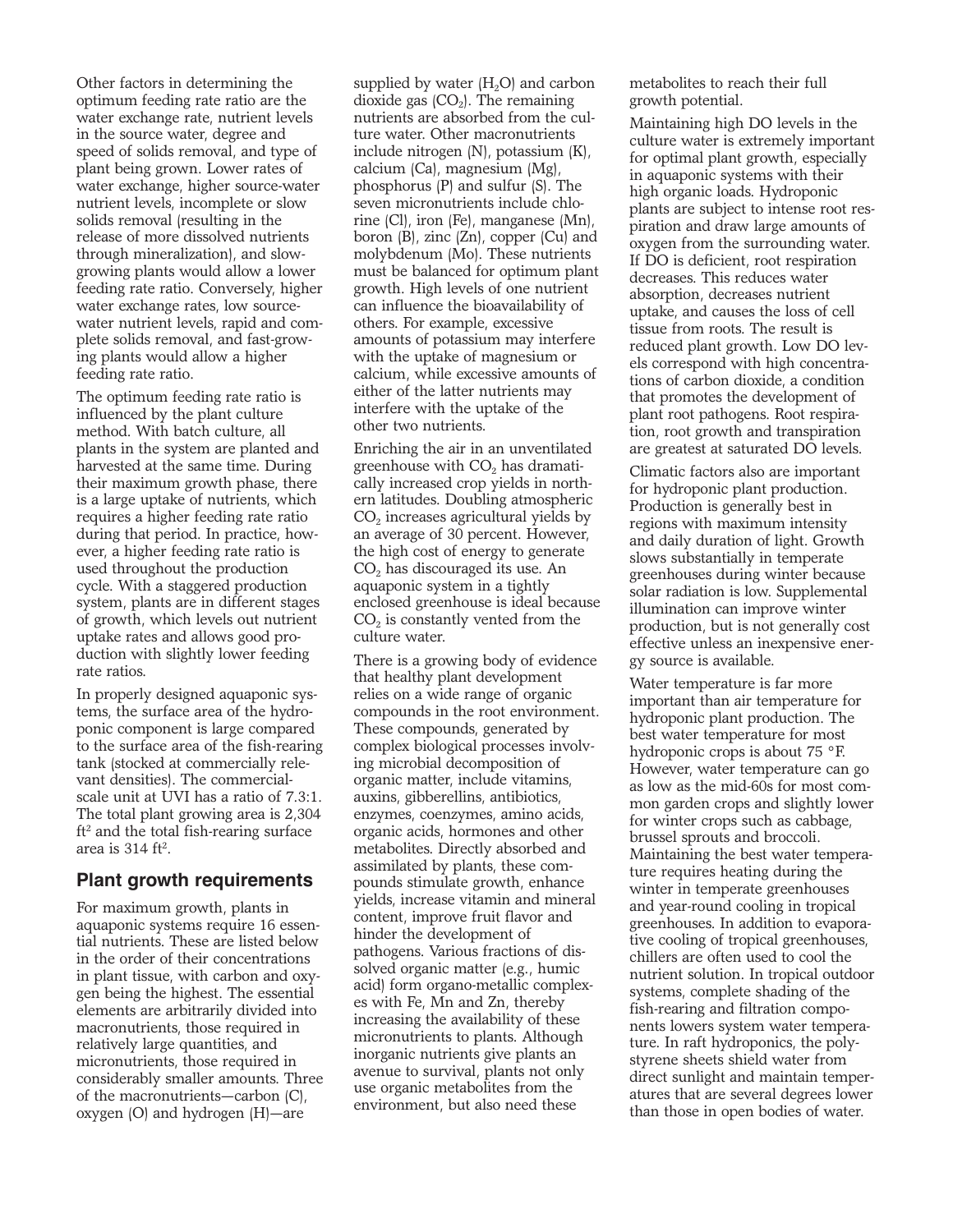Crop varieties may need to be adjusted seasonally for both temperate and tropical aquaponic production. Plants cultured in outdoor aquaponic systems must be protected from strong winds, especially after transplanting when seedlings are fragile and most vulnerable to damage.

## **Nutrient dynamics**

Dissolved nutrients are measured collectively as total dissolved solids (TDS), expressed as ppm, or as the capacity of the nutrient solution to conduct an electrical current (EC), expressed as millimhos/cm (mmho/cm). In a hydroponic solution, the recommended range for TDS is 1,000 to 1,500 ppm (1.5 to 3.5 mmho/cm). In an aquaponic system, considerably lower levels of TDS (200 to 400 ppm) or EC (0.3 to 0.6 mmho/cm) will produce good results because nutrients are generated continuously. A concern with aquaponic systems is nutrient accumulation. High feeding rates, low water exchange and insufficient plant growing areas can lead to the rapid buildup of dissolved nutrients to potentially phytotoxic levels. Phytotoxicity occurs at TDS concentrations above 2,000 ppm or EC above 3.5 mmho/cm. Because aquaponic systems have variable environmental conditions such as daily feed input, solids retention, mineralization, water exchange, nutrient input from source water or supplementation, and variable nutrient uptake by different plant species, it is difficult to predict the exact level of TDS or EC and how it is changing. Therefore, the culturist should purchase an inexpensive conductivity meter and periodically measure TDS or EC. If dissolved nutrients are steadily increasing and approach 2,000 ppm as TDS or 3.5 mmho/cm as EC, increasing the water exchange rate or reducing the fish stocking rate and feed input will quickly reduce nutrient accumulation. However, because these methods either increase costs (i.e., more water consumed) or lower output (i.e., less fish produced), they are not good long-term solutions. Better but more costly solutions involve removing more solids (i.e., upgrade the solids

removal component) or enlarging the plant-growing areas.

The major ions that increase conductivity are nitrate  $(NO<sub>3</sub>)$ , phosphate  $(PO<sub>4</sub><sup>-2</sup>)$ , sulfate  $(SO<sub>4</sub><sup>-2</sup>)$ , K<sup>+</sup>, Ca<sup>+2</sup> and  $Mg^{+2}$ . Levels of  $NO_3$ ,  $PO_4^{\cdot 2}$  and  $SO_4^{\cdot 2}$ are usually sufficient for good plant growth, while levels of  $K^+$  and  $Ca^{+2}$ are generally insufficient. Potassium is added to the system in the form of potassium hydroxide (KOH) and Ca is added as calcium hydroxide  $[Ca(OH)<sub>2</sub>]$ . In the UVI commercialscale system, KOH and Ca(OH), are added in equal amounts (usually 500 to 1,000 g). The bases are added alternately several times weekly to maintain pH near 7.0. Adding basic compounds of K and Ca serves the dual purpose of supplementing essential nutrients and neutralizing acid. In some systems Mg also may be limiting. Magnesium can be supplemented by using dolomite  $[CaMg(CO<sub>3</sub>)<sub>2</sub>]$  as the base to adjust pH. The addition of too much Ca can cause phosphorous to precipitate from culture water in the form of dicalcium phosphate  $[CaHPO<sub>4</sub>]$ .

Sodium bicarbonate (NaHCO<sub>3</sub>) should never be added to an aquaponic system for pH control because a high Na+ level in the presence of chloride is toxic to plants. The Na<sup>+</sup> concentration in hydroponic nutrient solutions should not exceed 50 mg/L. Higher Na+ levels will interfere with the uptake of  $K^+$ and  $Ca^{+2}$ . In lettuce, reduced  $Ca^{+2}$ uptake causes tip-burn, resulting in an unmarketable plant. Tip-burn often occurs during the warmer months. Salt (NaCl) is added to fish feed during manufacture. A producer who orders large quantities of feed could request that salt not be added if this does not affect fish health. If Na+ exceeds 50 mg/L and the plants appear to be affected, a partial water exchange (dilution) may be necessary. Rainwater is used in UVI's systems because the groundwater of semiarid islands generally contains too much salt for aquaponics.

The accumulation of too much nitrate in aquaponic systems is sometimes a concern as fruiting plants set less fruit and produce excess vegetative growth when nitrate levels are high. The filter tanks in the UVI commercial-scale system have a mechanism for controlling nitrate levels through denitrification, the reduction of nitrate ions to nitrogen gas by anaerobic bacteria. Large quantities of organic matter accumulate on the orchard netting between cleanings. Denitrification occurs in anaerobic pockets that develop in the sludge. Water moves through the accumulated sludge, which provides good contact between nitrate ions and denitrifying bacteria. The frequency of cleaning the netting regulates the degree of denitrification. When the netting is cleaned often (e.g., twice per week), sludge accumulation and denitrification are minimized, which leads to an increase in nitrate concentrations. When the netting is cleaned less often (e.g., once per week), sludge accumulation and denitrification are maximized, which leads to a decrease in nitrate levels. Nitratenitrogen levels can be regulated within a range of 1 to 100 mg/L or more. High nitrate concentrations promote the growth of leafy green vegetables, while low nitrate concentrations promote fruit development in vegetables such as tomatoes.

The micronutrients  $Fe^{+2}$ ,  $Mn^{+2}$ ,  $Cu+2$ ,  $B+3$  and  $Mo+6$  do not accumulate significantly in aquaponic systems with respect to cumulative feed input. The Fe+2 derived from fish feed is insufficient for hydroponic vegetable production and must be supplemented with chelated Fe+2 so that the concentration of  $Fe<sup>+2</sup>$  is 2.0 mg/L. Chelated Fe+2 has an organic compound attached to the metal ion to prevent it from precipitating out of solution and making it unavailable to plants. The best chelate is Fe-DTPA because it remains soluble at pH 7.0. Fe-EDTA is commonly used in the hydroponics industry, but it is less stable at pH 7.0 and needs to be replenished frequently. Fe+2 also can be applied in a foliar spray directly to plant leaves. A comparison of  $Mn^{+2}$ , B<sup>+3</sup> and  $Mo^{+6}$  levels with standard nutrient formulations for lettuce shows that their concentrations in aquaponic systems are several times lower than their initial lev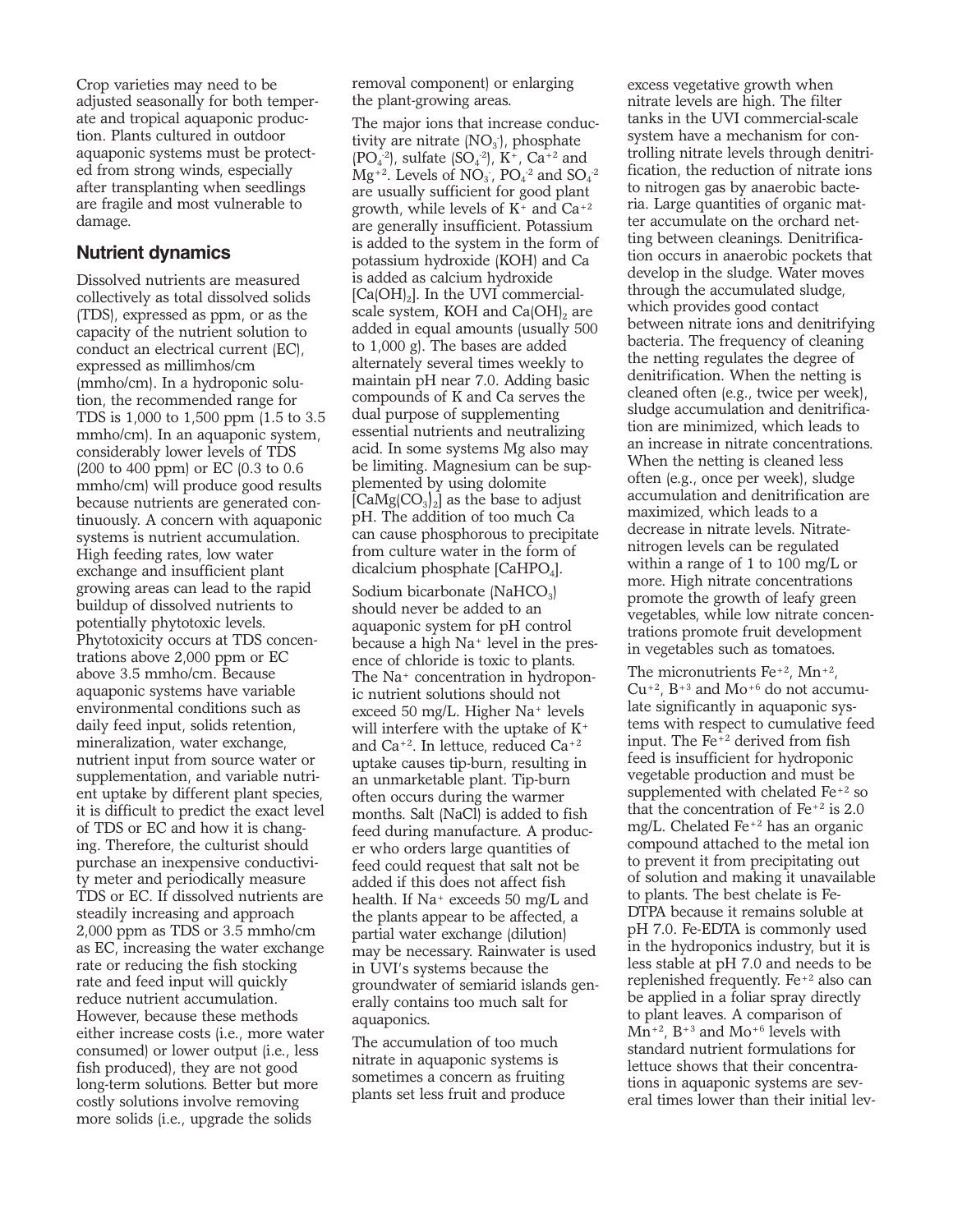els in hydroponic formulations. Deficiency symptoms for  $Mn^{+2}$ ,  $B^{+3}$ and Mo+6 are not detected in aquaponic systems, so their concentrations appear to be adequate for normal plant growth. Concentrations of Cu+2 are similar in aquaponic systems and hydroponic formulations, while  $\text{Zn}^{+2}$  accumulates in aquaponic systems to levels that are four to sixteen times higher than initial levels in hydroponic formulations. Nevertheless, Zn+2 concentrations usually remain within the limit that is safe for fish.

# **Vegetable selection**

Many types of vegetables have been grown in aquaponic systems. However, the goal is to culture a vegetable that will generate the highest level of income per unit area per unit time. With this criterion, culinary herbs are the best choice. They grow very rapidly and command high market prices. The income from herbs such as basil, cilantro, chives, parsley, portulaca and mint is much higher than that from fruiting crops such as tomatoes, cucumbers, eggplant and okra. For example, in experiments in UVI's commercialscale system, basil production was 11,000 pounds annually at a value of \$110,000, compared to okra production of 6,400 pounds annually at a value of \$6,400. Fruiting crops also require longer culture periods (90 days or more) and have more pest problems and diseases. Lettuce is another good crop for aquaponic systems because it can be produced in a short period (3 to 4 weeks in the system) and, as a consequence, has relatively few pest problems. Unlike fruiting crops, a large portion of the harvested biomass is edible. Other suitable crops are Swiss chard, pak choi, Chinese cabbage, collard and watercress. The cultivation of flowers has potential in aquaponic systems. Good results have been obtained with marigold and zinnia in UVI's aquaponic system. Traditional medicinal plants and plants used for the extraction of modern pharmaceuticals have not been cultivated in aquaponic systems, but there may be potential for growing some of these plants. All plant production has to be coupled to the producer's ability to

market the final product.

## **Crop production systems**

There are three strategies for producing vegetable crops in the hydroponic component. These are staggered cropping, batch cropping and intercropping. A staggered crop production system is one in which groups of plants in different stages of growth are cultivated simultaneously. This allows produce to be harvested regularly and keeps the uptake of nutrients from the culture water relatively constant. This system is most effective where crops can be grown continuously, as in the tropics, subtropics, or temperate greenhouses with environmental control. At UVI, the production of leaf lettuce is staggered so that a crop can be harvested weekly on the same day, which facilitates marketing arrangements. Bibb lettuce reaches market size 3 weeks after transplanting. Therefore, three growth stages of Bibb lettuce are cultivated simultaneously, and onethird of the crop is harvested weekly. Red leaf lettuce and green leaf lettuce require 4 weeks to reach marketable size. The cultivation of four growth stages of these lettuce varieties allows one-fourth of the crop to be harvested weekly. In 3 years of continuous operation, UVI has harvested 148 crops of lettuce, which demonstrates the system's sustainability. Leafy green vegetables, herbs and other crops with short production periods are well suited for continuous, staggered production systems.

A batch cropping system is more appropriate for crops that are grown seasonally or have long growing periods (>3 months), such as tomatoes and cucumbers. Various intercropping systems can be used in conjunction with batch cropping. For example, if lettuce is intercropped with tomatoes and cucumbers, one crop of lettuce can be harvested before the tomato plant canopy begins to limit light.

## **Pest and disease control**

Pesticides should not be used to control insects on aquaponic plant crops. Even pesticides that are registered would pose a threat to fish and would not be permitted in a fish culture system. Similarly, therapeutants for treating fish parasites and diseases should not be used because vegetables may absorb and concentrate them. The common practice of adding salt to treat fish diseases or reduce nitrite toxicity is detrimental to plant crops. Nonchemical methods of integrated pest management must be used. These include biological control (resistant cultivars, predators, pathogens, antagonistic organisms), physical barriers, traps, and manipulation of the physical environment. There are more opportunities to use biological control methods in enclosed greenhouse environments than in exterior installations. Parasitic wasps and ladybugs can be used to control white flies and aphids. In UVI's systems, caterpillars are effectively controlled by twice weekly spraying with *Bacillus thuringiensis*, a bacterial pathogen that is specific to caterpillars. Fungal root pathogens (*Pythium*), which are encountered in summer at UVI and reduce production, dissipate in winter in response to lower water temperature.

The prohibition on the use of pesticides makes crop production in aquaponic systems more difficult. However, this restriction ensures that crops from aquaponic systems will be raised in an environmentally sound manner and be free of pesticide residues. A major advantage of aquaponic systems is that crops are less susceptible to attack from soilborne diseases. Plants grown in aquaponic systems may be more resistant to diseases that affect plants grown in standard hydroponics. This resistance may be due to the presence of some organic matter in the culture water that creates a stable growing environment with a wide diversity of microorganisms, some of which may be antagonistic to plant root pathogens (Fig. 10).

# **Approaches to system design**

There are several ways to design an aquaponic system. The simplest approach is to duplicate a standard system or scale a standard system down or up, keeping the components proportional. Changing aspects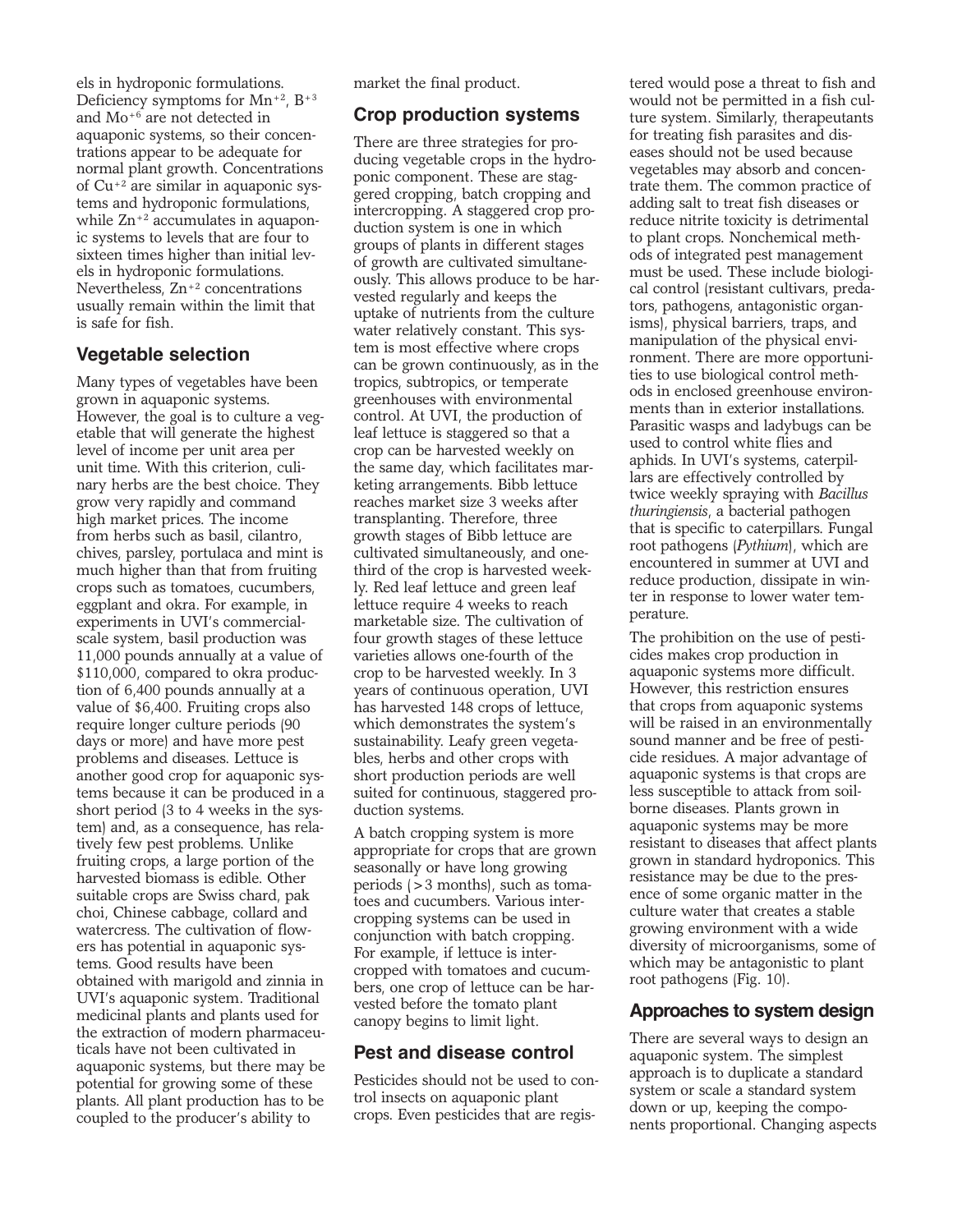

*Figure 10. Healthy roots of Italian parsley cultured on rafts in a UVI aquaponic system at the Crop Diversification Center South in Alberta, Canada.*

of the standard design is not recommended because changes often lead to unintended consequences. However, the design process often starts with a production goal for either fish or plants. In those cases there are some guidelines that can be followed.

*Use an aquaponic system that is already designed.* The easiest approach is to use a system design that has been tested and is in common use with a good track record. It is early in the development of aquaponics, but standard designs will emerge. The UVI system has been well documented and is being studied or used commercially in several locations, but there are other systems with potential. Standard designs will include specifications for layout, tank sizes, pipe sizes, pipe placement, pumping rates, aeration rates, infrastructure needs, etc. There will be operation manuals and projected production levels and budgets for various crops. Using a standard design will reduce risk.

*Design for available space.* If a limited amount of space is available, as in an existing greenhouse, then that space will define the size of the aquaponic system. A standard design can be scaled down to fit the space. If a scaled-down tank or pipe size falls between commercially available sizes, it is best to select the larger size. However, the water flow rate should equal the scaled-down rate for best results. The desired flow rate can be obtained by buying a higher capacity pump and installing a bypass line and valve, which circulates a portion of the flow back to

the sump and allows the desired flow rate to go from the pump to the next stage of the system. If more space is available than the standard design requires, then the system could be scaled up within limitations or more than one scaled-down system could be installed.

*Design for fish production.* If the primary objective is to produce a certain amount of fish annually, the first step in the design process will be to determine the number of systems required, the number of rearing tanks required per system, and the optimum rearing tank size. The number of harvests will have to be calculated based on the length of the culture period. Assume that the final density is 0.5 pound/gallon for an aerated system. Take the annual production per system and multiply it by the estimated feed conversion ratio (the pounds of feed required to produce 1 pound of fish). Convert the pounds of annual feed consumption to grams (454 g/lb) and divide by 365 days to obtain the average daily feeding rate. Divide the average daily feeding rate by the desired feeding rate ratio, which ranges from 60 to 100 g/m2 /day for raft culture, to determine the required plant production area. For other systems such as NFT, the feeding rate ratio should be decreased in proportion to the water volume reduction of the system as discussed in the component ratio section. Use a ratio near the low end of the range for small plants such as Bibb lettuce and a ratio near the high end of the range for larger plants such as Chinese cabbage or romaine lettuce. The solids removal component, water pump and blowers should be sized accordingly

#### **Sample problem:**

This example illustrates only the main calculations, which are simplified (e.g., mortality is not considered) for the sake of clarity. Assume that you have a market for 500 pounds of live tilapia per week in your city and that you want to raise lettuce with the tilapia because there is a good market for green leaf lettuce in your area. The key questions are: How many UVI aquaponic systems do you need to harvest 500 pounds of tilapia weekly? How large should the rearing tanks be? What is the appropriate number and size of hydroponic tanks? What would the weekly lettuce harvest be?

- 1. Each UVI system contains four fish-rearing tanks (Fig. 3). Fish production is staggered so that one fish tank is harvested every 6 weeks. The total growing period per tank is 24 weeks. If 500 pounds of fish are required weekly, six production systems (24 fish-rearing tanks) are needed.
- 2. Aquaponic systems are designed to achieve a final density of 0.5 pound/gallon. Therefore, the water volume of the rearing tanks is 1,000 gallons.
- 3. In 52 weeks, there will be 8.7 harvests  $(52 \div 6 = 8.7)$  per system. Annual production for the system, therefore, is 4,350 pounds (500 pounds per harvest × 8.7 harvests).
- 4. The usual feed conversion ratio is 1.7. Therefore, annual feed input to the system is 7,395 pounds  $(4,350 \text{ lb} \times 1.7 = 7,395$  $l_{\rm bb}$
- 5. The average daily feed input is 20.3 pounds (7,395 lb/year ÷ 365 days  $= 20.3$  lb).
- 6. The average daily feed input converted to grams is 9,216 g (20.3  $lb \times 454$  g/lb = 9216 g).
- 7. The optimum feeding rate ratio for raft aquaponics ranges from 60 to 100 g/m2/day. Select 80 g/m2/day as the design ratio. Therefore, the required lettuce growing area is  $115.2 \text{ m}^2 (9.216)$  $g/day \div 80 \frac{g}{m^2/day} = 115.2 \frac{m^2}{.}$
- 8. The growing area in square feet is 1,240 (115.2 m<sup>2</sup> × 10.76 ft<sup>2</sup>/m<sup>2</sup>  $= 1,240$  ft<sup>2</sup>).
- 9. Select a hydroponic tank width of 4 feet. The total length of the hydroponic tanks is 310 feet  $(1,240 \text{ ft}^2 \div 4 \text{ ft} = 310 \text{ ft}).$
- 10. Select four hydroponic tanks. They are 77.5 feet long  $(310 \text{ ft} \div )$  $4 = 77.5$  ft). They are rounded up to 80 feet in length, which is a practical length for a standard greenhouse and allows the use of ten 8-foot sheets of polystyrene per hydroponic tank.
- 11. Green leaf lettuce produces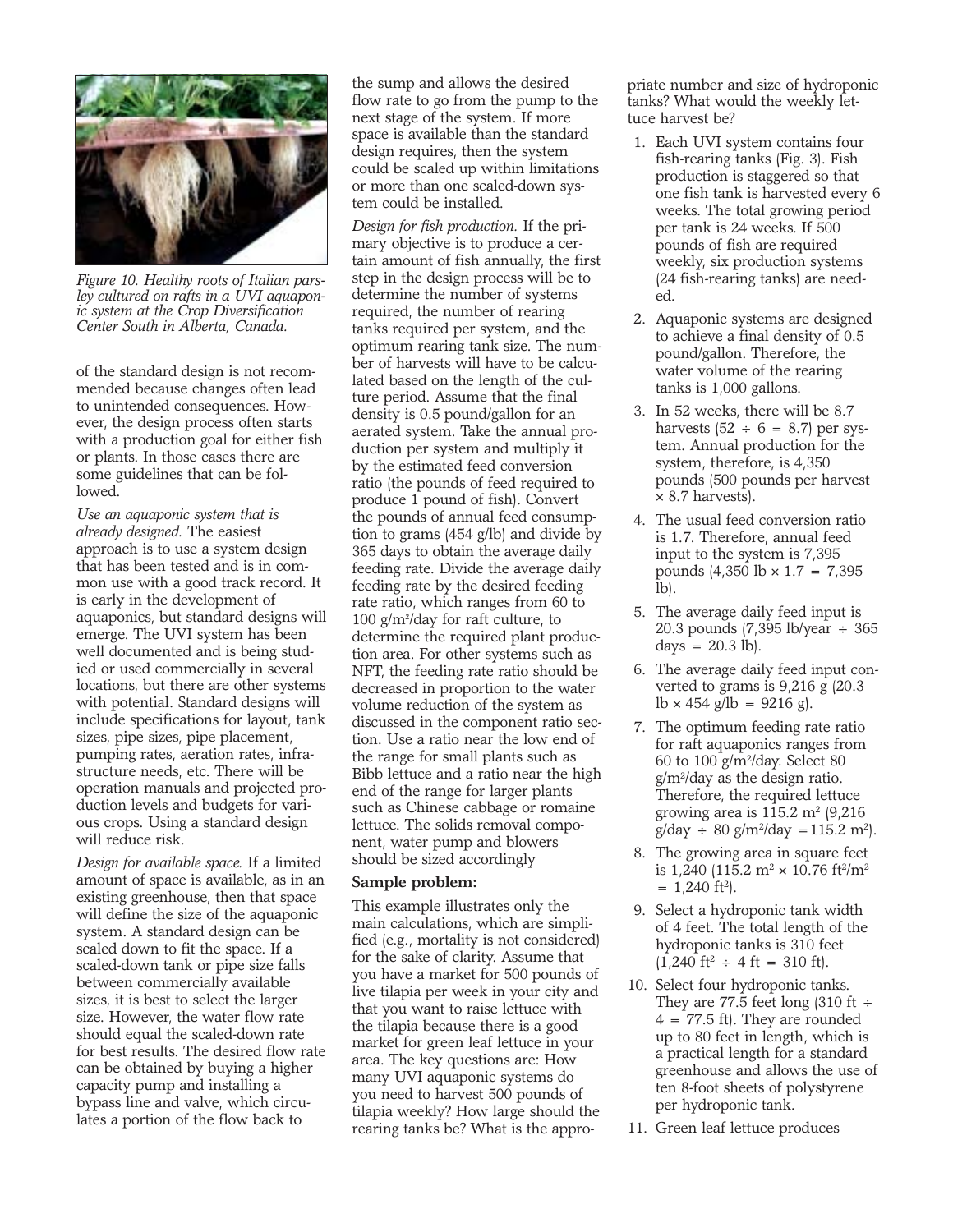good results with plant spacing of 48 plants per sheet  $(16/m^2)$ . The plants require a 4-week growth period. With staggered production, one hydroponic tank is harvested weekly. Each hydroponic tank with ten polystyrene sheets produces 480 plants. With six aquaponic production systems 2,880 plants are harvested weekly.

In summary, the weekly production of 500 pounds of tilapia results in the production of 2,880 green leaf lettuce plants (120 cases). Six aquaponic systems, each with four 1,000-gallon rearing tanks (water volume), are required. Each system will have four raft hydroponic tanks that are 80 feet long by 4 feet wide.

*Design for plant production.* If the primary objective is to produce a certain quantity of plant crops annually, the first step in the design process will be to determine the area required for plant production. The area needed will be based on plant spacing, length of the production cycle, number of crops per year or growing season, and the estimated yield per unit area and per crop cycle. Select the desired feeding rate ratio and multiple by the total area to obtain the average daily feeding rate required. Multiply the average daily feeding rate by 365 days to determine annual feed consumption. Estimate the feed conversion ratio (FCR) for the fish species that will be cultured. Convert FCR to feed conversion efficiency. For example, if FCR is 1.7:1, then the feed conversion efficiency is 1 divided by 1.7 or 0.59. Multiply the annual feed consumption by the feed conversion efficiency to determine net annual fish yield. Estimate the average fish weight at harvest and subtract the anticipated average fingerling weight at stocking. Divide this number into the net annual yield to determine the total number of fish produced annually. Multiply the total number of fish produced annually by the estimated harvest weight to determine total annual fish production. Divide total annual fish production by the number of production cycles per year. Take this number and divide by 0.5 pound/gallon to determine the total volume that must be devoted to

fish production. The required water volume can be partitioned among multiple systems and multiple tanks per system with the goal of creating a practical system size and tank array. Divide the desired individual fish weight at harvest by 0.5 pound/gallon to determine the volume of water (in gallons) required per fish. Divide the number of gallons required per fish by the water volume of the rearing tank to determine the fish stocking rate. Increase this number by 5 to 10 percent to allow for expected mortality during the production cycle. The solids removal component, water pump and blowers should be sized accordingly.

#### **Sample problem:**

Assume that there is a market for 1,000 Bibb lettuce plants weekly in your city. These plants will be sold individually in clear, plastic, clamshell containers. A portion of the root mass will be left intact to extend self life. Bibb lettuce transplants are cultured in a UVI raft system for 3 weeks at a density of 29.3 plants/m2. Assume that tilapia will be grown in this system. The key questions are: How large should the plant growing area be? What will be the annual production of tilapia? How large should the fish-rearing tanks be?

- 1. Bibb lettuce production will be staggered so that 1,000 plants can be harvested weekly. Therefore, with a 3-week growing period, the system must accommodate the culture of 3,000 plants.
- 2. At a density of 29.3 plants/ $m^2$ , the total plant growing area will be 102.3 m<sup>2</sup> (3,000 plants ÷  $29.3/m^2 = 102.3 m^2$ . This area is equal to 1,100 square feet  $(102.3 \text{ m}^2 \times 10.76 \text{ ft}^2/\text{m}^2 = 1,100$  $ft^2$ ).
- 3. Select a hydroponic tank width of 8 feet. The total hydroponic tank length will be 137.5 feet  $(1,100 \text{ ft}^2/8 \text{ ft} = 137.5 \text{ ft}).$
- 4. Multiples of two raft hydroponic tanks are required for the UVI system. In this case only two hydroponic tanks are required. Therefore, the minimum length of each hydroponic tank will be

68.75 feet  $(137.5 \text{ ft} \div 2 = 68.75)$ ft). Since polystyrene sheets come in 8-foot lengths, the total number of sheets per hydroponic tank will be 8.59 sheets (68.75  $ft \div 8$  ft/sheet = 8.59 sheets). To avoid wasting material, round up to nine sheets. Therefore, the hydroponic tanks will be 72 feet long  $(9 \text{ sheets} \times 8)$ ft per sheet  $= 72$  ft).

- 5. The total plant growing area will then be 1,152 ft<sup>2</sup> (72 ft  $\times$  8) ft per tank  $\times$  2 tanks = 1,152 ft<sup>2</sup>). This is equal to 107  $m<sup>2</sup>$  $(1,152 \text{ ft}^2 \div 10.76 \text{ ft}^2/\text{m}^2).$
- 6. At a planting density of 29.3 plants/ $m^2$ , a total of 3,135 plants will be cultured in the system. The extra plants will provide a safety margin against mortality and plants that do not meet marketing standards.
- 7. Assume that a feeding rate of 60 g/m2 /day provides sufficient nutrients for good plant growth. Therefore, daily feed input to the system will be 6,420 g (60  $g/m^2$ /day × 107 m<sup>2</sup> = 6,420 g). This is equal to 14.1 pounds of feed  $(6,420 \text{ g} \div 454 \text{ g/lb} = 14.1$ lb).
- 8. Annual feed input to the system will be 5,146 pounds (14.1 lb/day × 365 days = 5,146 lb)
- 9. Assume the feeding conversion ratio is 1.7. Therefore, the feed conversion efficiency is 0.59 (1 lb of gain  $\div$  1.7 lb of feed  $=$ 0.59).
- 10. The total annual fish production gain will be 3,036 pounds  $(5,146 \text{ lb} \times 0.59 \text{ feed conversion})$ efficiency =  $3,036$  lb).
- 11. Assume that the desired harvest weight of the fish will be 500 g (1.1 lb) and that 50-g (0.11-lb) fingerlings will be stocked. Therefore, individual fish will gain 450 g (500 g harvest weight  $-50$  g stocking weight = 450 g). The weight gain per fish will be approximately 1 pound (454 g).
- 12. The total number of fish harvested will be 3,036 (3,036 lb of total gain  $\div$  1 lb of gain per fish = 3,036 fish).
- 13. Total annual production will be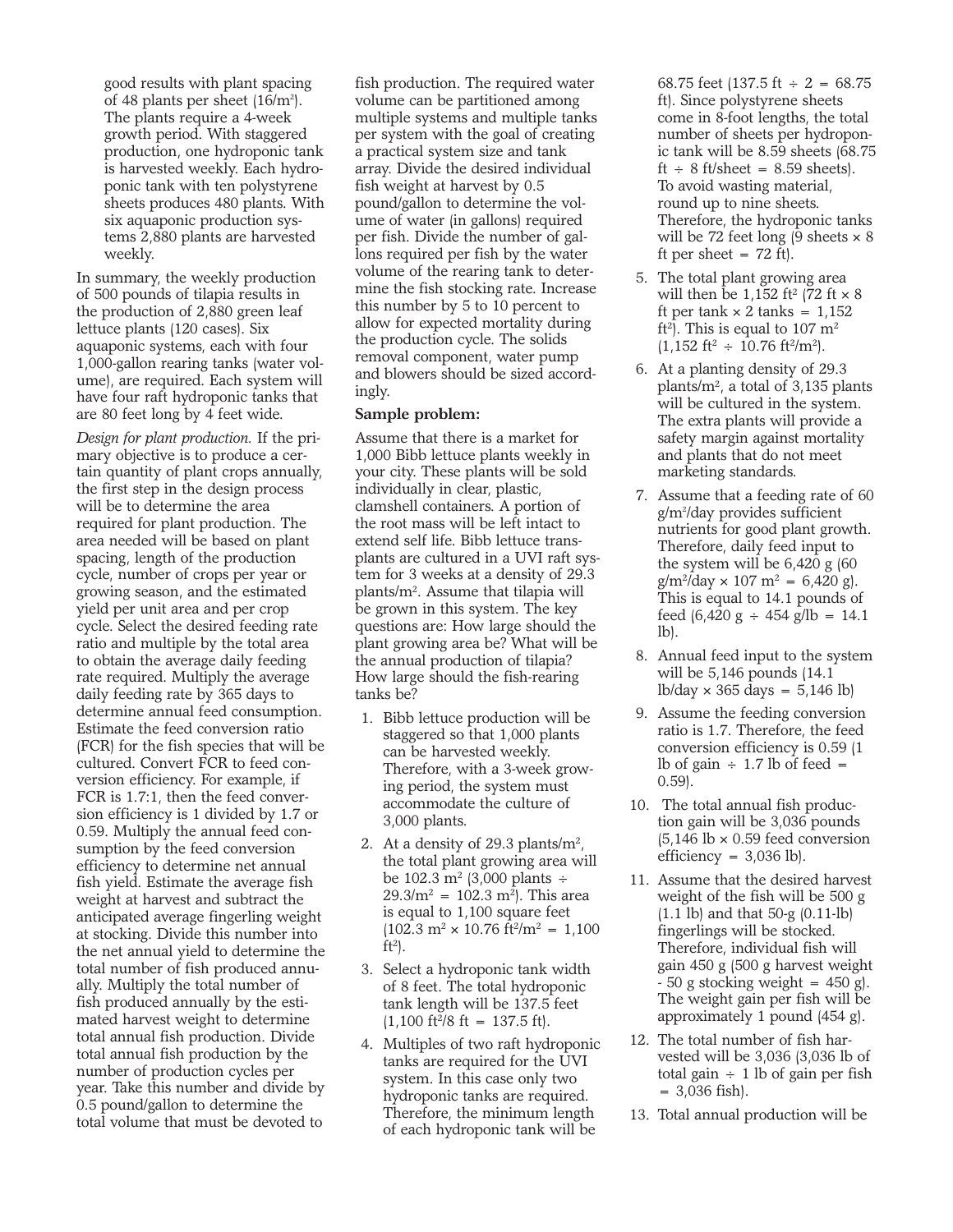3,340 pounds (3,036 fish × 1.1  $lb/fish = 3,340 lb$  when the initial stocking weight is considered.

- 14. If there are four fish-rearing tanks and one tank is harvested every 6 weeks, there will be 8.7 harvests per year (52 weeks ÷ 6 weeks  $= 8.7$ .
- 15. Each harvest will be 384 pounds  $(3,340)$  lb per year  $\div$  8.7 harvests per year = 384 lb/harvest).
- 16. Final harvest density should not exceed 0.5 pound/gallon. Therefore, the water volume of each rearing tank should be 768 gallons  $(384$  lb  $\div$  0.5 lb/gal = 768 gal). The tank should be larger to provide a 6-inch freeboard (space between the top edge of the tank and the water levels).
- 17. Each fish requires 2.2 gallons of water  $(1.1 \text{ lb} \div 0.5 \text{ lb of fish/gal})$  $= 2.2$  gal per fish).
- 18. The stocking rate is 349 fish per tank (768 gal  $\div$  2.2 gal/fish = 349 fish).
- 19. To account for calculated mortality, the stocking rate (349 fish per tank) should be increased by 35 fish  $(349$  fish  $\times 0.10 = 34.9$  to attain an actual stocking of 384 fish per tank.

In summary, two hydroponic tanks (each 72 feet long by 8 feet wide) will be required to produce 1,000 Bibb lettuce plants per week. Four fishrearing tanks with a water volume of 768 gallons per tank will be required. The stocking rate will be 384 fish per tank. Approximately 384 pounds of tilapia will be harvested every 6 weeks, and annual tilapia production will be 3,340 pounds.

## **Economics**

The economics of aquaponic systems depends on specific site conditions and markets. It would be inaccurate to make sweeping generalizations because material costs, construction costs, operating costs and market prices vary by location. For example, an outdoor tropical system would be less expensive to construct and operate than a controlled-environment greenhouse system in a temperate climate. Nevertheless, the economic potential of aquaponic systems looks

promising based on studies with the UVI system in the Virgin Islands and in Alberta, Canada.

The UVI system is capable of producing approximately 11,000 pounds of tilapia and 1,400 cases of lettuce or 11,000 pounds of basil annually based on studies in the Virgin Islands. Enterprise budgets for tilapia production combined with either lettuce or basil have been developed. The U.S. Virgin Islands represent a small niche market with very high prices for fresh tilapia, lettuce and basil, as more than 95 percent of vegetable supplies and nearly 80 percent of fish supplies are imported. The budgets were prepared to show revenues, costs and profits from six production units. A commercial enterprise consisting of six production units is recommended because one fish-rearing tank (out of 24) could be harvested weekly, thereby providing a continuous supply of fish for market development.

The enterprise budget for tilapia and lettuce shows that the annual return to risk and management (profit) for six production units is US\$185,248. The sale prices for fish (\$2.50/lb) and lettuce (\$20.00/case) have been established through many years of market research at UVI. Most of the lettuce consumed in the Virgin Islands is imported from California. It is transported by truck across the United States to East Coast ports and then shipped by ocean freighters to Caribbean islands. Local production capitalizes on the high price of imports caused by transportation costs. Locally produced lettuce is also fresher than imported lettuce. Although this enterprise budget is unique to the U.S. Virgin Islands, it indicates that aquaponic systems can be profitable in certain niche markets.

The enterprise budget for tilapia and basil shows that the annual return to risk and management for six production units is US\$693,726. Aquaponic systems are very efficient in producing culinary herbs such as basil (Fig. 11) and a conservative sale price for fresh basil with stems in the U.S. Virgin Islands is \$10.00/pound. However, this enterprise budget is not realistic in terms of market



*Figure 11. Basil production in the UVI aquaponic system.*

demand. The population (108,000 people) of the U.S. Virgin Islands cannot absorb 66,000 pounds of fresh basil annually, although there are opportunities for provisioning ships and exporting to neighboring islands. A more realistic approach for a sixunit operation is to devote a portion of the growing area to basil to meet local demand while growing other crops in the remainder of the system.

The break-even price for the aquaponic production of tilapia in the Virgin Islands is \$1.47/pound, compared to a sale price of \$2.50/pound. The break-even prices are \$6.15/case for lettuce (sale price = \$20.00/case) and \$0.75/pound for basil (sale price = \$10.00/pound). The break-even prices for tilapia and lettuce do not compare favorably to commodity prices. However, the cost of construction materials, electricity, water, labor and land are very high in the U.S. Virgin Islands. Break-even prices for tilapia and lettuce could be considerably lower in other locations. The break-even price for basil compares favorably to commodity prices because fresh basil has a short shelf life and cannot be shipped great distances.

A UVI aquaponic system in an environmentally controlled greenhouse at the Crops Diversification Center South in Alberta, Canada, was evaluated for the production of tilapia and a number of plant crops. The crops were cultured for one production cycle and their yields were extrapolated to annual production levels. Based on prices at the Calgary wholesale market, annual gross revenue was determined for each crop per unit area and per system with a plant growing area of  $2,690$  ft<sup>2</sup> (Table 2).